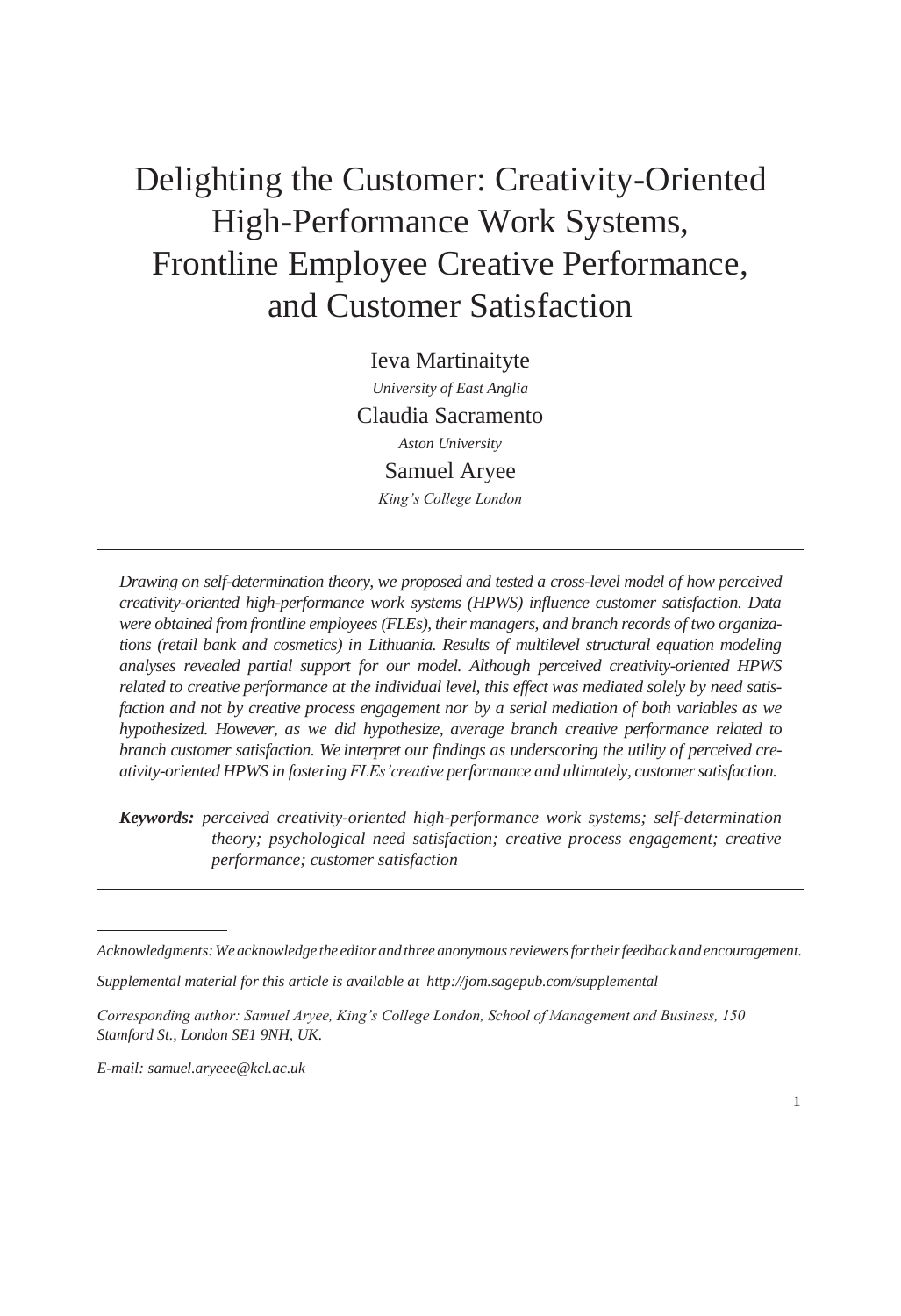The very nature of service exchanges provides FLEs with a real-time dilemma that often requires non-traditional thinking to resolve. . . . To alter the service performance, FLEs often need to hone critical thinking skills to creatively determine viable options to address unique customer needs.

—Wilder, Collier, and Barnes (2014: 448)

To adapt to and survive in an increasingly dynamic and competitive global marketplace, service organizations have embraced a service excellence strategy (Schneider & White, 2004). Underpinning this strategy is a recognition of the importance of adapting the service delivery to meet the diverse and unique needs of customers as a way to enhance such customer-related outcomes as customer satisfaction and retention and, thus, organizational performance (Gwinner, Bitner, Brown, & Kumar, 2005; Wilder, Collier, & Barnes, 2014). Given the criticality of frontline employees (FLEs) in the implementation of a service excellence strategy, much research effort has been invested in understanding the motivational basis of FLEs' service delivery behaviors (Chuang & Liao, 2010; Hong, Liao, Hu, & Jiang, 2013). A dynamic marketplace in which customers have diverse and unique needs suggests that service organizations must temper their previous focus on prescribed or scripted behaviors in the service delivery process (appropriate in a stable, undifferentiated marketplace) with a focus on unscripted or adaptive behaviors. Critical to these adaptive behaviors is FLEs' creative performance, which, in a service context, describes not only the extent of new ideas generated and novel behaviors that FLEs exhibit in performing their service delivery role (Wang & Netemeyer, 2004) but also the adaption or customization of existing ideas to meet the unique needs of customers (Madjar & Ortiz-Walters, 2008).

Despite the potential influence of FLEs' creative performance on customer outcomes and, ultimately, organizational performance (Coelho, Augusto, & Lages, 2011: 32), creative performance in frontline service roles (Dong, Liao, Chuang, Zhou, & Campbell, 2015; Gilson, Mathieu, Shalley, & Ruddy, 2005; Madjar & Ortiz-Walters, 2008) has not received much research attention relative to the organizational literature on creative performance. While the extant research has shown individual and contextual factors as well as their interactions (Amabile, 1996; Zhou & Hoever, 2014) to relate to creative performance, neither the influence of human resource practices on creative performance nor the influence of creative performance on operational outcomes has witnessed much empirical research in service contexts (for exceptions, see Agnihotri, Rapp, Andzulis, & Gabler, 2014; Dong et al., 2015; Gilson et al., 2005). Consequently, researchers may be overlooking an opportunity to develop the knowledge base to help service organizations develop a strategic capability to implement their service excellence strategy and thereby create and sustain competitive advantage.

To signal the importance of such an undertaking, Shalley and Gilson (2004) suggested that practices used to select, train, appraise, and reward employees must be systematically linked to synergistically influence creative performance. This dovetails with research in strategic human resource management (SHRM) that has focused on bundles of human resource (HR) practices and their influence on organizational outcomes (Applebaum, Bailey, Berg, & Kalleberg, 2000; Jiang, Lepak, Hu, & Baer, 2012). Implicit in Shalley and Gilson's (2004) suggestion is a call to develop bundles of HR practices oriented to an organization's strategic focus of using creative performance as a strategic capability to achieve service excellence and, ultimately, sustained competitive advantage. Building on research (Chang, Jia, Takeuchi,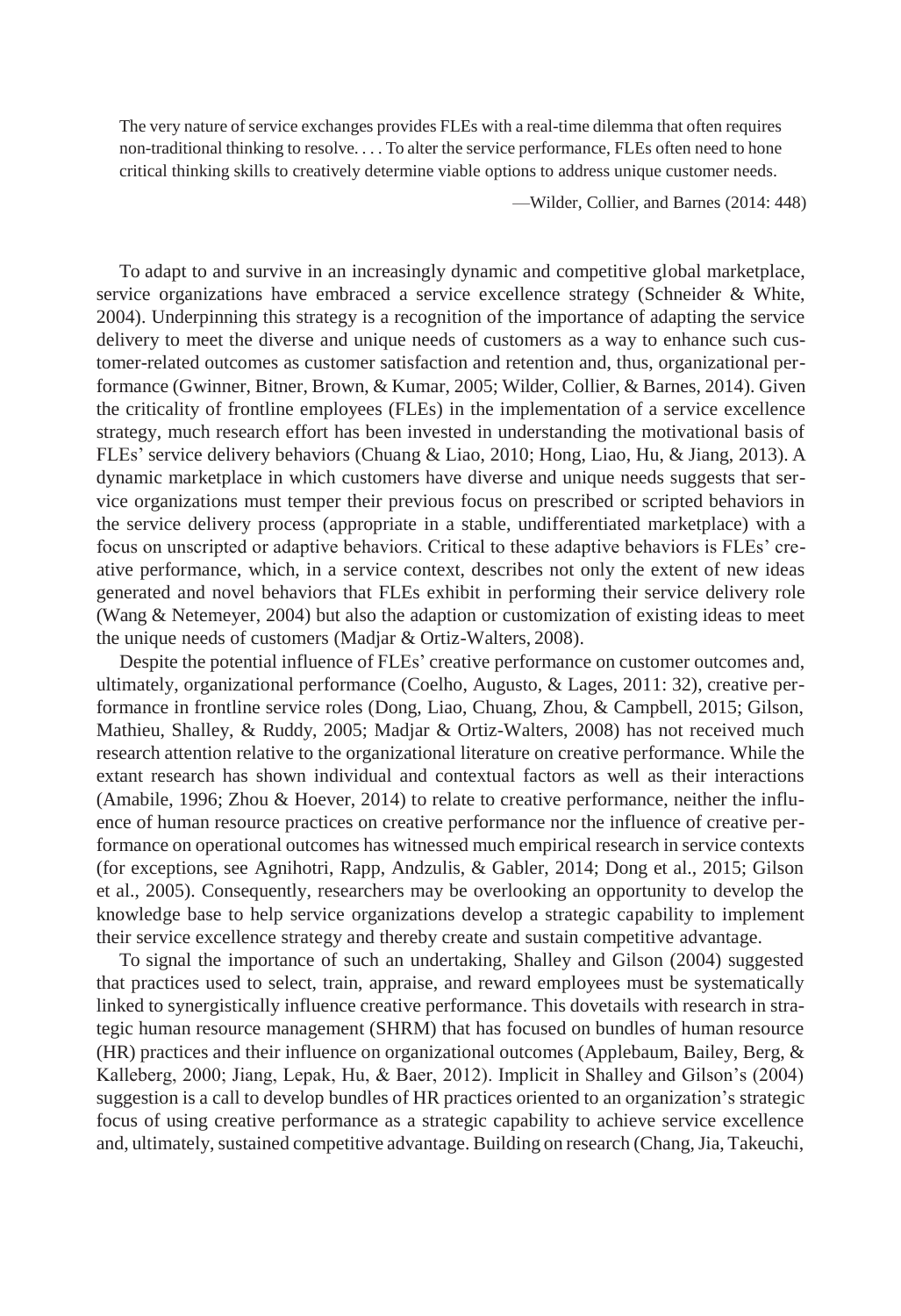& Cai, 2014; Liu, Gong, Zhou, & Huang, in press) that has since responded to Shalley and Gilson's (2004) call and informed by SHRM theorizing on how an HR system—for example, high-performance work systems (HPWS)—operates (D. E. Bowen & Ostroff, 2004), we proposed and tested a cross-level model of the processes through which perceived creativityoriented HPWS promotes FLEs' creative performance that in turn leads to unit-level customer satisfaction. Specifically, we drew on self-determination theory (SDT) to examine need satisfaction and creative process engagement as pathways through which perceived creativity-oriented HPWS influences creative performance. Furthermore, we examined at the unit level the influence of average branch creative performance on unit-level (branch) customer satisfaction.

By examining these cross-level linkages, our study contributes to the HPWS and creativity literatures in two significant ways. First, we extend prior research by examining SDTinformed multiple pathways through which perceived creativity-oriented HPWS influences creative performance. For example, Marescaux, Winne, and Sels (2013) examined need satisfaction as a pathway through which perceived HPWS influences the employee work outcomes of organizational commitment and turnover intentions. Furthermore, prior HPWS research only invoked need satisfaction as an explanatory construct but did not examine its mediating role in the relationships examined (Gardner, Wright, & Moynihan, 2011). Although need satisfaction occupies a central role in SDT (Deci & Ryan, 2000) and has been suggested to constitute a proximal antecedent of autonomous motivation and, ultimately, work outcomes (Vallerand, 2000), prior SDT-grounded HPWS research has not fully examined these mediating mechanisms. Given the potential of SDT as an alternative explanatory framework to the predominantly social exchange framework in HPWS research (Liao, Toya, Lepak, & Hong, 2009; Sun, Aryee, & Law, 2007; Takeuchi, Lepak, Wang, & Takeuchi, 2007), it is important that HPWS research provides a more complete test of the postulates of SDT.

Second, although creative performance has been theorized to influence customer satisfaction and, ultimately, organizational performance (Coelho et al., 2011), there is a paucity of research that has examined the influence of unit (average) creative performance on customerrelated outcomes. While Sung and Choi (2012) reported unit creative performance to relate to unit financial performance in a service context, financial performance is a distal outcome that is dependent on customer or operational outcomes (Hong et al., 2013). Furthermore, although Wilder and colleagues (2014) conceptualized creative performance as a component of adaptive service delivery, they did not examine its customer-related outcomes. Thus, our study not only extends Wilder and colleagues' model of adaptive service delivery by examining customer satisfaction as an outcome of creative performance but also provides a more rigorous test of this relationship. The reason is that, unlike prior research (Dong et al., 2015; Gilson et al., 2005), we collected customer satisfaction data 6 months (two quarters) after the collection of data on creative performance, and we controlled for level of customer satisfaction in the 6 months (two quarters) preceding our survey.

## **Theoretical Framework and Hypotheses Development**

SDT draws on the long tradition of need-based theories of motivation to explicate the motivational underpinnings of human behavior and well-being. However, unlike previous need-based theories of motivation (Maslow, 1954; White, 1959) that conceived of needs as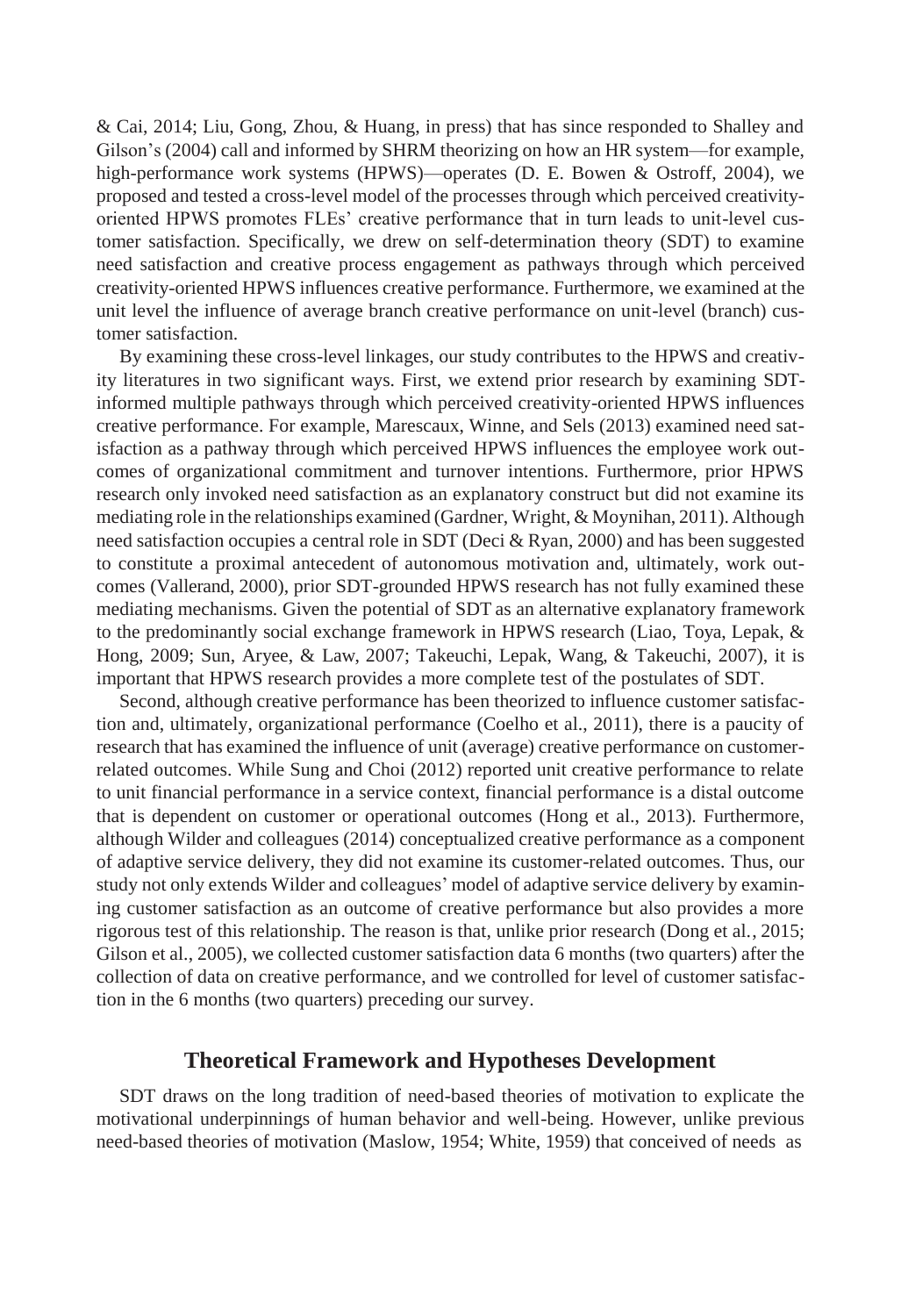any desire, goal, or want, SDT considers needs as "innate, essential, and universal" (Ryan & Deci, 2000: 74). Deci and Ryan (2000: 229) therefore noted that "needs specify innate psychological nutriments that are essential for ongoing psychological growth, integrity, and well-being." SDT delineates three universal needs: autonomy (a need to exercise control over one's actions in accordance with one's integrated sense of self), competence (a need to have an effect on one's outcomes), and relatedness (a need to feel connected and mutual respect with others). Although needs are considered to be universal, the extent of need satisfaction varies across individuals, leading to variance in individual outcomes. While the three needs have been shown to be conceptually distinct, they operate synergistically to promote effective human functioning and are therefore operationalized as overall psychological need satisfaction (Lian, Ferris, & Brown, 2012). As need satisfaction promotes self-regulation and effective functioning, SDT and its central construct of need satisfaction have been employed as a motivational framework to account for work-related behaviors and psychological wellbeing (Gagné & Deci, 2005; Greguras & Diefendorff, 2009).

Although myriad theoretically informed variables, such as social exchange-based constructs (Takeuchi et al., 2007), have been employed to account for the performance effects of HPWS, we focused this study on SDT. The reason is that, as a self-determined behavior, FLEs' creative performance is fostered by the autonomous motivation inherent in SDT, which enables FLEs to seek novel or customize existing ideas to meet the needs and expectations of customers. The effectiveness of these solutions depend not only on the skills and competencies of FLEs (domain- and creativity-relevant skills) but also on their motivation to leverage these skills to provide solutions to customer needs and expectations. As we argue in the next section, the componential model of creativity (Amabile, 1996) that underpins our measure of perceived creativity-oriented HPWS constitutes a social environment that provides the nutriments to satisfy employee psychological needs, thereby fostering creative process engagement leading to FLEs' creative performance.

We posit perceived creativity-oriented HPWS as influencing need satisfaction and creative process engagement, a dual-pathway through which HPWS influences creative performance. Given the centrality of self-determined motivation to SDT, we also posit need satisfaction to indirectly relate to creative performance through creative process engagement. In line with the notion that HPWS engenders behaviors and attitudes that promote organizational performance (D. E. Bowen & Ostroff, 2004), we considered individual-level creative behavior as a unit-level construct—namely, branch average creative performance—and examined its influence on branch customer satisfaction (see online supplement for the figure reflecting our modeling of the individual- and group-level variance existent in these measures; Preacher, Zyphur, & Zhang, 2010).

#### *Perceived Creativity-Oriented HPWS*

Following the observation that HR systems must be driven by an organization's strategic goals and values, the bundles of HR practices used in this stream of research are increasingly "designed around a particular strategic focus, such as service or innovation" (D. E. Bowen & Ostroff, 2004: 206). Consequently, recognition of service excellence as a competitive strategy necessitates adopting bundles of HR practices with the overriding objective of developing and leveraging the capability of FLEs to deliver high-quality service. The nature of the service delivery (involving customer coproduction of the service, intangibility, and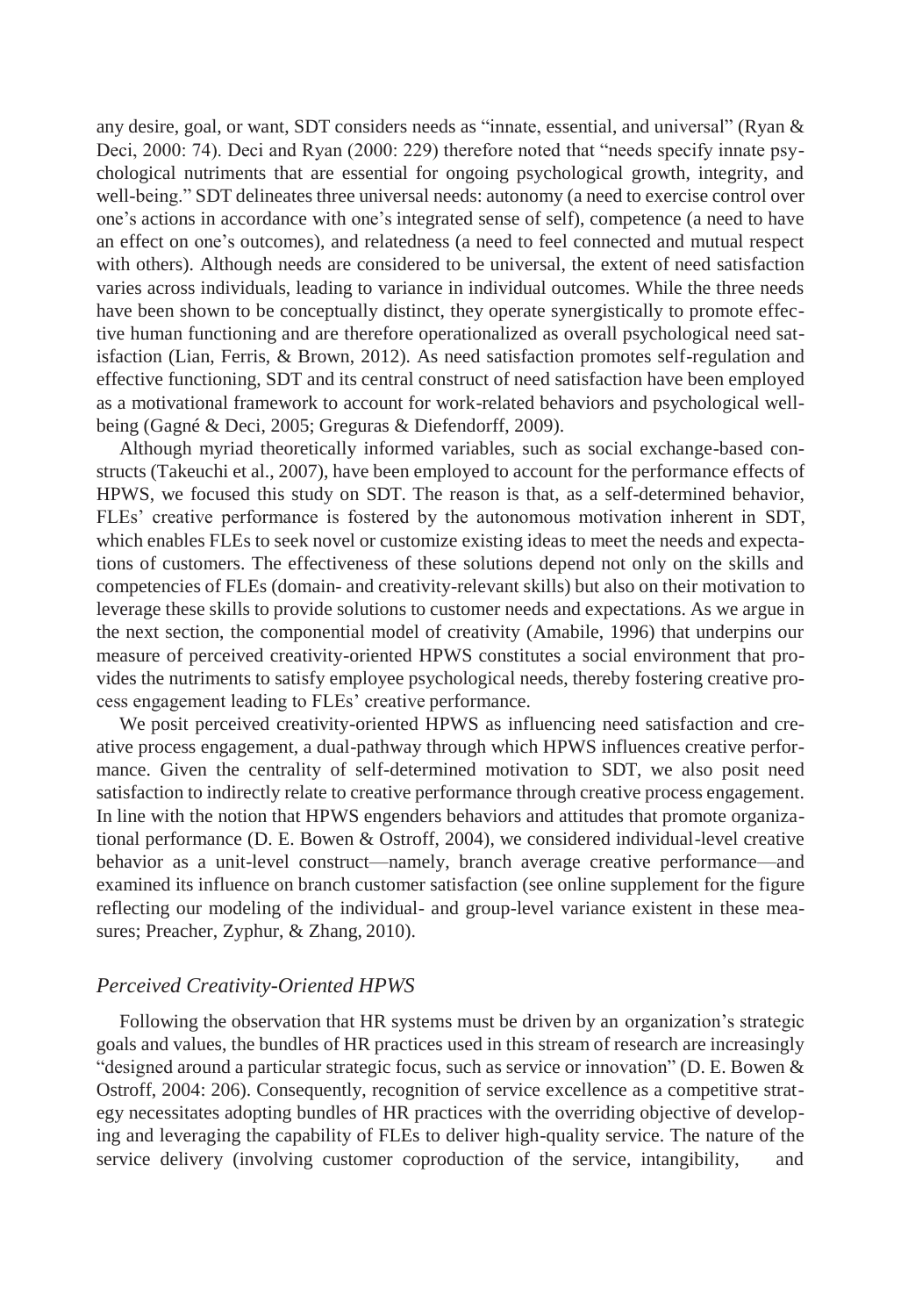heterogeneity) coupled with the importance of adapting the service delivery to the needs and expectations of customers requires FLEs to be creative to customize the service delivery. Thus, a creativity-oriented HPWS describes a system of interrelated HR practices designed to enhance employees' competencies, motivation, and opportunity for creative performance.

Given that frontline service roles are shaped by the needs and expectations of customers, effective performance in these roles requires an ability to customize the service delivery to meet these needs and expectations (Agnihotri et al., 2014). Accordingly, this requires FLEs to "think outside of the box," thereby making Amabile's (1996) componential model appropriate for identifying HR practices that foster the model's components of domain-relevant skills (job-specific knowledge and skills), creativity-relevant skills (ability to think outside of the box), and task motivation (self-regulation in the performance of a task). Drawing on this model, we identified an initial set of HR practices that are germane to developing, motivating, and providing opportunities for the use of skills that enable FLEs to creatively adapt the service delivery to the needs and expectations of customers. We focused on selective hiring, extensive training, performance appraisal, and compensation because they have implications for domain- and creativity-relevant skills (Chang et al., 2014). We also included employee participation and information sharing, as they have implications for intrinsic motivation.

Although the creativity-oriented HPWS used in this context shares the same conceptual space as Liao and colleagues'(2009) HPWS for service quality, they differ in one key respect. As Gilson and colleagues (2005) reported, service quality and, ultimately, customer satisfaction can be achieved through the use of standardized or scripted work behaviors. However, FLEs' ability to customize the service delivery to meet the idiosyncratic needs and expectations of customers provides an opportunity to pleasantly surprise or delight customers, leading to enhanced levels of customer satisfaction (Dong et al., 2015). Thus, our focus on creativity-oriented HPWS signals the extent to which FLEs perceive an organization's emphasis on creative performance or customization of the service delivery as a strategic behavior in promoting service quality. Indeed, customization has been noted to be an important criterion of service quality (Hong, Liao, Sturman, & Zhou, 2014). In this respect, the intent of creativity-oriented HPWS is similar to other strategically focused HPWSs, such as HPWS for knowledge-intensive teamwork (Chuang, Jackson, & Jiang, 2016) and initiativeenhancing HPWS (Hong, Liao, Raub, & Han, 2016).

# *Perceived Creativity-Oriented HPWS, Need Satisfaction, and Creative Process Engagement*

We focused on perceived rather than manager-rated creativity-oriented HPWS because it defines the social environment in which employees operate and is therefore more proximal to their work-related attitudes and behaviors (Aryee, Walumbwa, Seidu, & Otaye, 2012; Kehoe & Wright, 2013; Liao et al., 2009). The constituent practices that define the skill component of perceived creativity-oriented HPWS, such as extensive training, performance feedback, and selection, should enhance both domain- and creativity-relevant skills, thereby satisfying an FLE's competency need. Furthermore, such practices as delegation of decisionmaking authority and the inherent opportunities to experience discretion will foster creativity-relevant skills, thus satisfying their autonomy need. The components of participation and information sharing, extensive and broad training, and job design that provide opportunities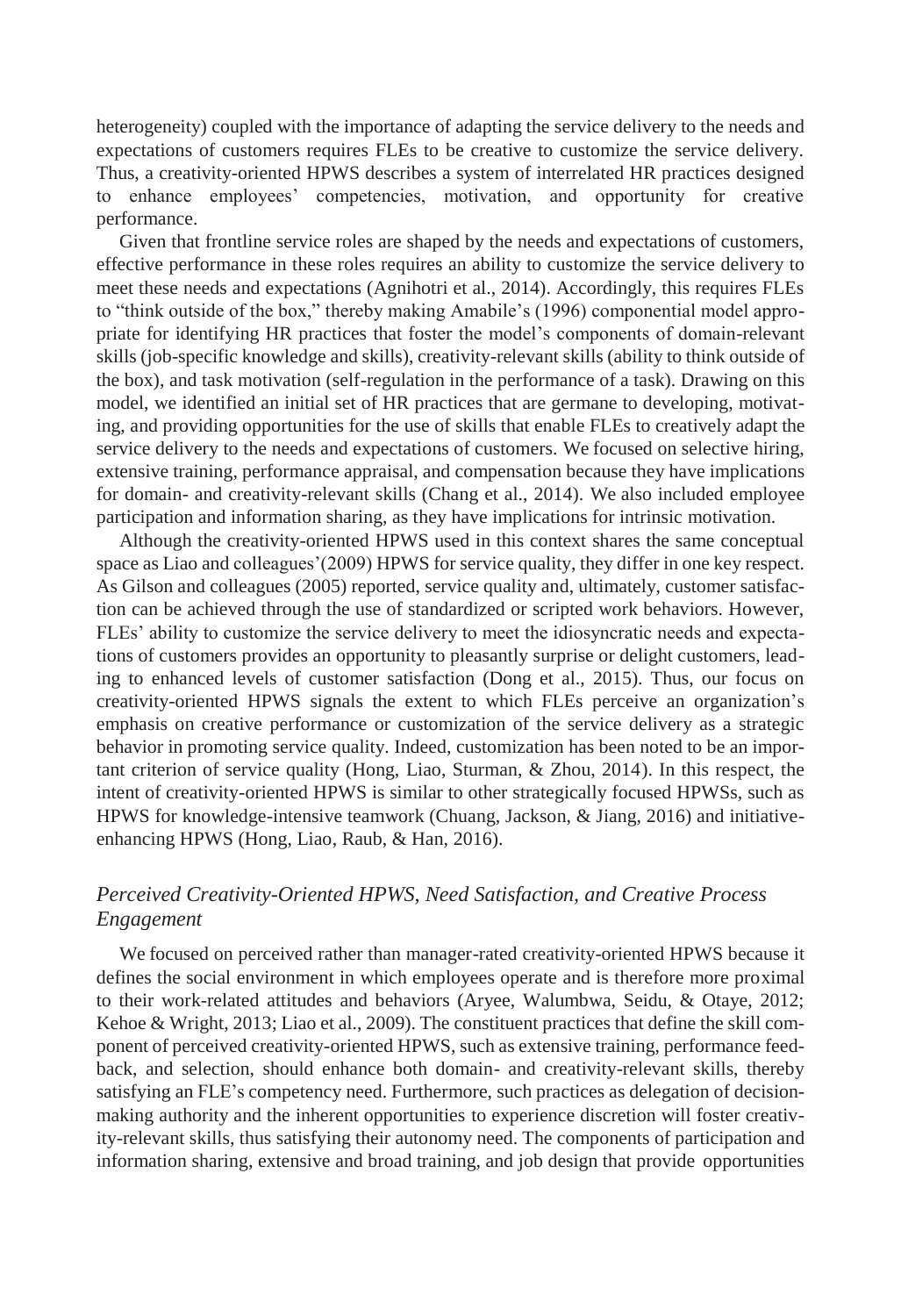to interact at work will enhance task motivation as well as signal cues about one's acceptance as an organizational member, therefore satisfying their relatedness need (Sheldon, Turban, Brown, Barrick, & Judge, 2003). As these practices operate synergistically, they provide the nutriments that satisfy these three psychological needs. Although Gardner and colleagues (2011) did not empirically test these relationships drawing on SDT, they did theorize the skill-, motivation-, and empowerment-enhancing components of HPWS to relate to need satisfaction. In support of these arguments, Marescaux and colleagues (2013) reported the individual HR practices that they examined to relate to satisfaction of need for autonomy, competence, and relatedness. Accordingly, we hypothesize the following:

*Hypothesis 1:* Perceived creativity-oriented HPWS positively relates to need satisfaction.

Drawing on the extant research (Amabile, 1983; Zhang & Bartol, 2010), we defined creative process engagement as "an employee involvement or engagement in creativity-relevant cognitive processes that entail (a) problem identification, (b) information searching and encoding, and (c) idea and alternative generation" (Zhang & Bartol, 2010: 112). Perceived creativity-oriented HPWS promotes a context in which employees not only develop the domain- and creativity-relevant skills but also the motivation and discretion to engage in search processes enabling them to customize the service offering to meet the needs of customers (cf. Chang et al., 2014). For instance, if employees participate in creativity training, it will increase their awareness of creative processes and enhance their skills by learning new methods and tools for idea generation and development. Information sharing and participation in decision-making practices will provide socialization opportunities during which FLEs can discuss customer-related problems and acquire customer need knowledge, thereby motivating the development of customized solutions to the needs and expectations of customers through creative process engagement. Although prior research has not directly examined the influence of perceived creativity-oriented HPWS on creative process engagement, there is much indirect support for this relationship. For example, research has shown perceived HPWS to relate to psychological empowerment (Aryee et al., 2012; Liao et al, 2009), which in turn has been shown to relate to creative process engagement (Zhang & Bartol, 2010). Furthermore, Gilson and Shalley (2004) reported creativity-supportive climate, task design, and team member interactions (conceptually similar to the components of perceived creativity-oriented HPWS) to relate to creative process engagement. Thus, we posit perceived creativity-oriented HPWS to relate to creative process engagement.

*Hypothesis 2:* Perceived creativity-oriented HPWS positively relates to creative process engagement.

Creative process engagement reflects a form of autonomous regulation that, according to SDT, is made possible through need satisfaction (Deci & Ryan, 2000). Implicit in FLEs' autonomy need satisfaction is the acquisition of domain-relevant skills, including customer need knowledge. This enables FLEs to understand what customers care about and the discretion to engage in a search or creative process to obtain solutions to customize the service offering. Similarly, the satisfaction of competence need suggests acquisition of domain- and creativity-relevant skills that FLEs can use to identify latent customer problems, search for information related to these problems, and develop alternative solutions to satisfy customer needs. Relatedness need satisfaction imbues FLEs with a sense of responsibility for the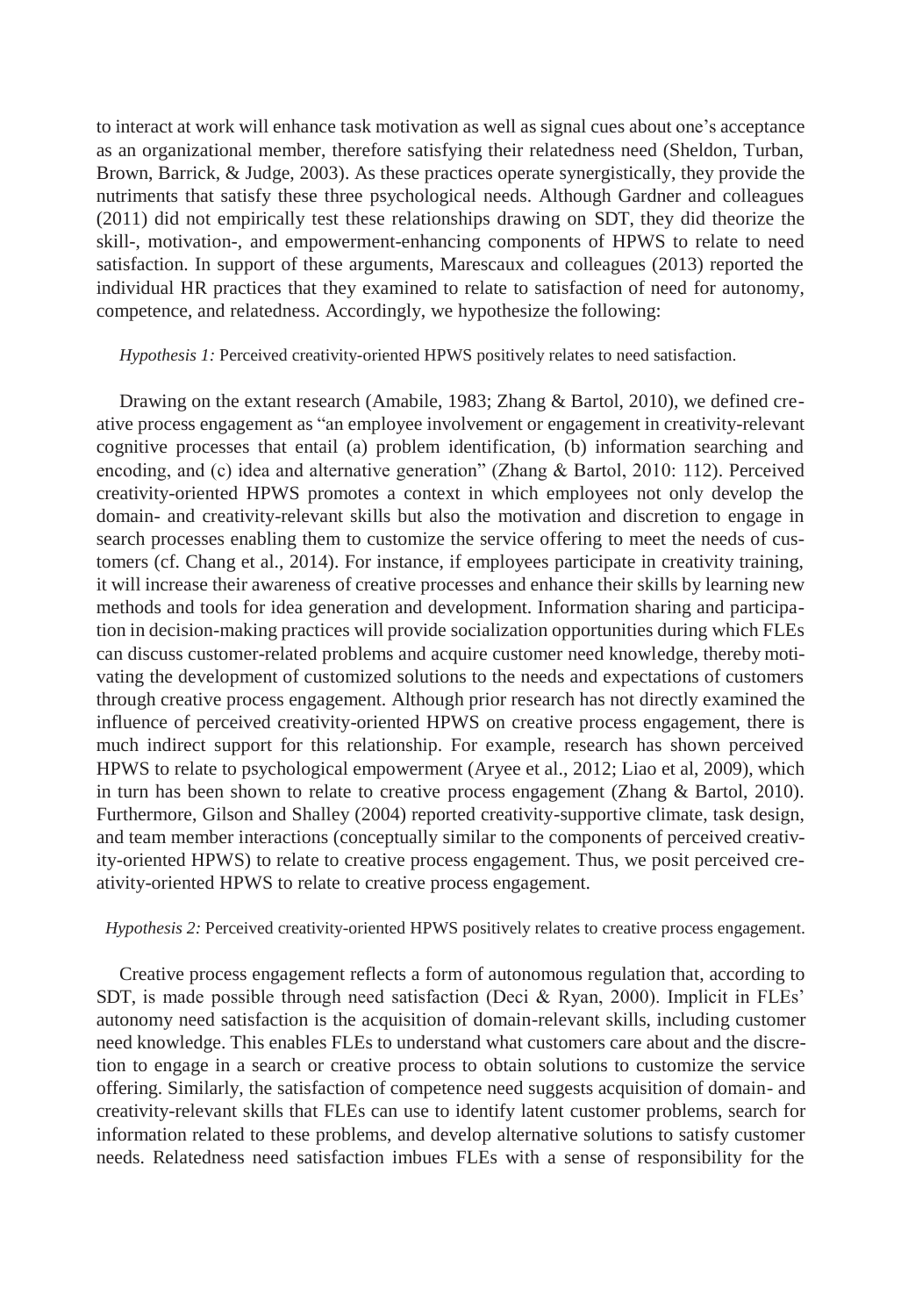well-being of the organization and a sense of meaning from their role. Collectively, these attributes motivate FLEs to exchange information on customers' problems with the team and obtain the different perspectives necessary to generate solutions to emergent customer needs. Although prior research has not examined the need satisfaction–creative process engagement relationship, need satisfaction has been theorized (Deci & Ryan, 2000; Gagné & Deci, 2005) as well as empirically reported to relate to intrinsic motivation (Aryee, Walumbwa, Mondejar, & Chu, 2015; Van den Broeck, Vansteenkiste, de Witte, Soenens, & Lens, 2010), which has been shown to relate to creative process engagement (Zhang & Bartol, 2010). Since these needs operate synergistically, we expect them to foster the autonomous motivation that engenders creative process engagement:

*Hypothesis 3:* Need satisfaction positively relates to creative process engagement.

## *Need Satisfaction, Creative Process Engagement, and Creative Performance*

As previously noted, we examined need satisfaction and creative process engagement as related but alternative pathways through which perceived creativity-oriented HPWS relates to creative performance. Inherent in competence satisfaction is the belief that one has the ability to customize the service delivery to meet the idiosyncratic needs of customers, leading to creative performance. Furthermore, FLEs will be motivated to customize the service delivery to the needs and expectations of the customer if they have the autonomy to deviate from the scripted service behavior. The uncertainty inherent in deviating from the service script makes the adaptation and/or customization of the service to the needs of the customer a rather risky undertaking. However, the trust inherent in feeling a sense of belonging will mitigate this risk, thereby motivating FLEs to adapt the service delivery to the needs of the customer, leading to creative performance. As previously noted, implicit in need satisfaction are domain- and creativity-relevant skills, which have been shown to relate to creativity (Agnihotri et al., 2014; Liu et al., in press), as have work-related interactions (belongingness need) and the resulting exchange of information (Perry-Smith, 2006). Accordingly, we expect need satisfaction to relate to creative performance:

*Hypothesis 4:* Need satisfaction positively relates to creative performance.

Creative process engagement reflects the creativity-relevant processes that "determine the flexibility with which cognitive pathways are explored, the attention given to particular aspects of the task, and the extent to which a particular pathway is followed in pursuit of a solution" (Amabile, 1996: 95). Customers' unique needs constitute an input into the creative process that motivates FLEs to draw on their customer need knowledge or domain-relevant skills to engage in a search process. Consequently, FLEs immerse themselves in understanding the problem from different perspectives, obtain information from diverse sources, and generate creative and novel solutions to customize the service delivery to meet the customer's needs and expectations. Creative process engagement has since been reported to relate to individual creative performance (Huang, Krasikova, & Liu, 2016; Zhang & Bartol, 2010). Accordingly, we hypothesize the following:

*Hypothesis 5:* Creative process engagement positively relates to creative performance.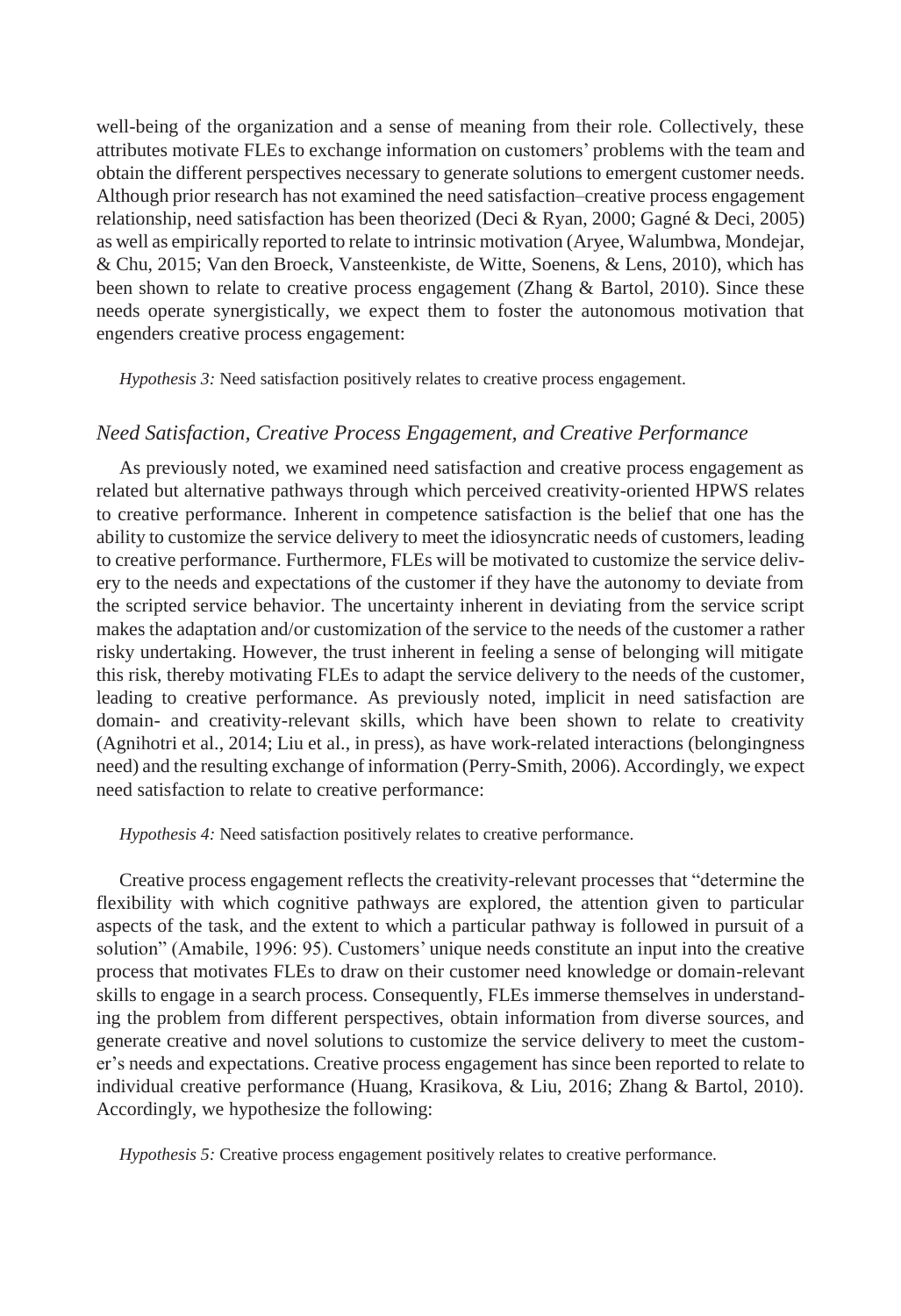#### *Mediation Hypotheses*

Although prior research has reported a generic HPWS to relate to creative performance (Chang et al., 2014; Liu et al., in press), we are drawing on SDT and so expect creativityoriented HPWS to relate to creative performance but indirectly, through need satisfaction and creative process engagement. Accordingly, our arguments in the preceding sections—that (a) perceived creativity-oriented HPWS relates to both need satisfaction and creative process engagement, (b) need satisfaction relates to creative process engagement, and (c) need satisfaction and creative process engagement relate to creative performance—suggest three mediated hypotheses:

- *Hypothesis 6:* Perceived creativity-oriented HPWS positively relates to employee creative performance through the serial mediating mechanisms of need satisfaction and creative process engagement.
- *Hypothesis 7:* Need satisfaction mediates the relationship between perceived creativity-oriented HPWS and creative performance.
- *Hypothesis 8:* Creative process engagement mediates the relationship between perceived creativityoriented HPWS and creative performance.

# *Branch-Level Average Creative Performance and Branch Customer Satisfaction*

Satisfied customers have been reported to have a high retention rate (Towler, Lezotte, & Burke, 2011) and generate high sales volumes (Ahearne, Mathieu, & Rapp, 2005). In light of these bottom-line implications, customer satisfaction is considered an important indicator of a service organization's performance. The extant research on the antecedents of customer satisfaction—defined as "a pleasurable level of consumption-related fulfilment" (Oliver, 1977: 13)—has focused on the attitudes and service behaviors of FLEs (Ahearne et al., 2005). Indeed, J. Bowen and Ford (2002: 451) noted that "the intangibility of the service product means that the organization must seek to identify the driving force behind customers' purchase of the service and compete on the degree to which its particular service meets or exceeds those expectations."

As prior research has examined the influence of creative performance on customer satisfaction at the individual level (Dong et al., 2015), we focused on the unit/branch level in this study (Gilson et al., 2005) because it is at thislevel that creative performance can be leveraged to enhance customer satisfaction and its financial outcomes. FLEs' adoption of a problemsolving approach in their interactions with customers entails devising a novel or adapting an existing process or procedure to customize the service offering. However, as customers expect at a minimum to be satisfied (Arnold, Reynolds, Ponder, & Lueg, 2005), FLEs' novel or adaptive service delivery must elicit, on the part of the customer, a pleasant surprise stemming from overmet needs and expectations, leading to satisfaction with the service delivery experience (Barnes, Beauchamp, & Webster, 2010). As customers are unlikely to interact with the same FLE, fostering unit/branch-level customer satisfaction would require that creative performance becomes an attribute of the unit/branch and, therefore, an organizational capability, which can be leveraged to exceed the expectations of customers (Liao et al., 2009; Raub  $\&$ Liao, 2012). In support of our reasoning, prior research has shown FLEs' customer-related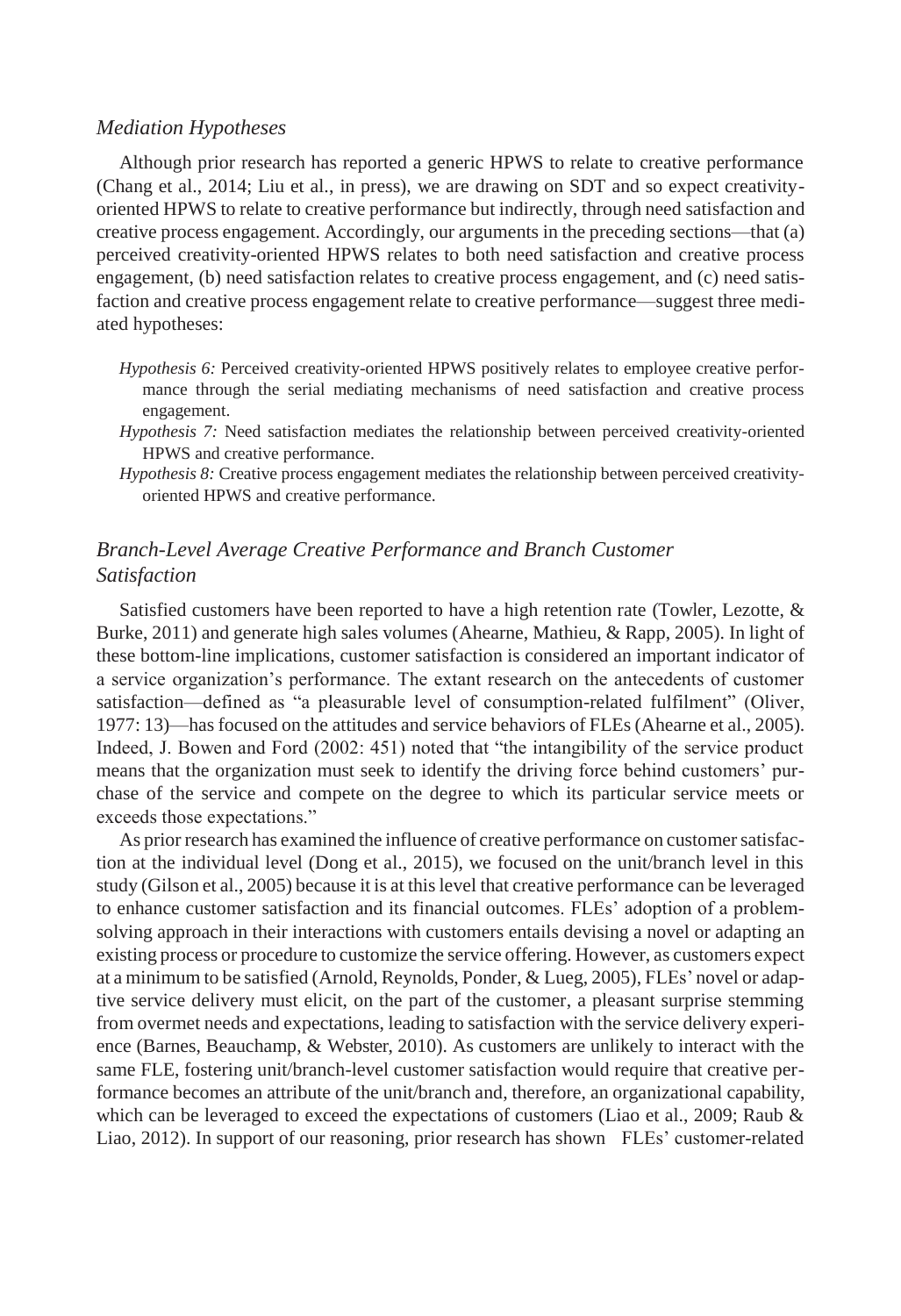behaviors or service-oriented organizational citizenship behaviors to relate to customer satisfaction (Ahearne et al., 2005; Dong et al., 2015; Gilson et al., 2005; Hong et al., 2013; Liao et al., 2009; Raub & Liao, 2012). Therefore, we propose,

*Hypothesis 9:* Average branch creative performance positively relates to branch customer satisfaction.

# **Method**

#### *Sample and Procedure*

Data for this study were obtained from FLEs and their branch managers, who were employed in 53 branches (units) of two international companies operating in retail banking (31 branches) and cosmetics (22 branches) in Lithuania. Initial contact with the participating organizations was made via a phone call to their respective HR directors, during which the objectives of the study and data collection procedures were discussed. The HR directors then communicated to all branch managers their respective organizations' endorsement of the study and encouraged branch participation.

Subsequently, the first author visited each branch to personally distribute questionnaires to 358 FLEs who had been identified by the branch managers as eligible respondents. Participants completed the survey in small groups during their lunch breaks and returned it directly to the said author in a sealed envelope. In a cover letter attached to the survey, respondents were informed that their participation was voluntary, and they were also assured that their answers would remain confidential. Employees provided data on creativity-oriented HPWS, need satisfaction, creative process engagement, and demographics. Although the HR function of each of the two participating organizations is centralized, we were assured that implementation of HR practices varied across branches. The branch managers rated each employee's creative performance, with each manager rating an average of 8 employees (range, 3-16). The small branch size enabled branch managers to frequently interact with all FLEs, thereby getting to know their work very well; they were also responsible for conducting employee performance appraisals. We further asked branch managers to rate the extent to which creativity-oriented HPWS had been implemented at their branches. Finally, data on customer satisfaction were obtained from company records for the 6 months prior to and 6 months after the quarter of survey data collection.

Of the 358 questionnaires distributed, completed questionnaires were received from 329 FLEs and 51 branch managers. FLEs were predominantly female (96%); their average age was 35.05 years (*SD* = 8.97); and their average position tenure was 5.82 years (*SD* = 6.07). Ninety-one percent of the branch managers were female; their average age was 34.40 years  $(SD = 5.93)$ ; and their average position tenure was 5.80 years  $(SD = 3.45)$ .

#### *Measures*

Questionnaires were originally constructed in English but administered in Lithuanian following Brislin's (1986) recommended translation-back translation procedure. We then piloted the Lithuanian version of the questionnaire on a sample of 20 FLEs of a local retail bank. On the basis of the feedback obtained, we reworded a few items to ensure clarity.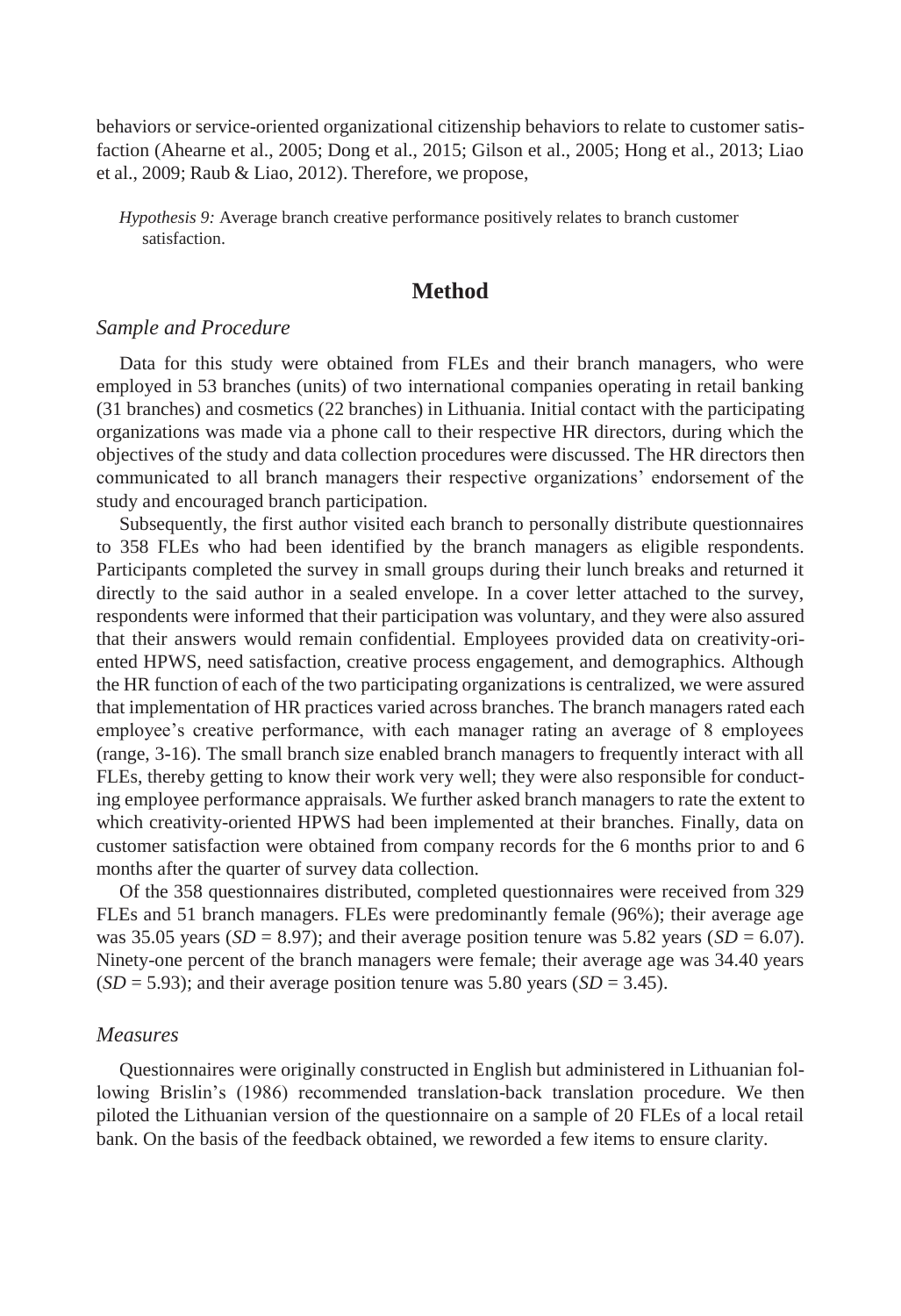*Perceived creativity-oriented HPWS*. Given the absence of a generally accepted rationale for selecting HR practices to be included in measures of HPWS (Boselie, Dietz, & Boon, 2005), we drew on Amabile's (1996) componential model of creativity to identify the practices included in our measure of HPWS. Specifically, we selected six HPWS domains and related items from the SHRM literature (Liao et al., 2009; Sun et al., 2007) to reflect the strategic focus of promoting creative performance. We ascertained the relevance of the items by interviewing 16 HR managers, 4 sales directors, and a project manager drawn from diverse industries in Lithuania. In addition to ensuring the relevance of these domains (and the items), the interview data revealed another domain: playfulness at work. To assess content validity, six doctoral students in human resource management and organizational psychology at a university in central England sorted the items across the seven predicted domains (selection, performance appraisal, training, compensation, job design, employee participation and information sharing, and playfulness at work). Consistent with the recommended cutoff point of 60% to 70% for retaining items (Carlson, Kacmar, & Williams, 2000), 31 of the 40 items were matched with the appropriate descriptions by at least four of the six judges.

To examine the validity of our measure, we contacted 362 FLEs to participate in an online survey to ascertain their experience of HPWS in their respective organizations. Of the FLEs contacted, 256 participated in the study and indicated the extent to which these HR practices were used in their respective organizations. We subsequently conducted an exploratory factor analysis with principal component analysis and oblique rotation to uncover the underlying factor structure of the HPWS measure (DeVellis, 2003). The exploratory factor analysis results revealed a seven-factor structure with eigenvalues greater than one, which explained 65.25% of the variance (Hair, Anderson, Tatham, & Black, 1995). Only items with loadings  $\geq$ .40 on the intended factor were retained. Overall, 8 items were dropped because of poor loadings, cross loadings, and low commonalities, resulting in a total of 23 items representing seven dimensions of the creativity-oriented HPWS measure (scale items and exploratory factor analysis results reported in Table A1; see online supplement). Composite reliability for the creativity-oriented HPWS measure was .91, which implies high internal consistency of the newly developed measure, and the average variance extracted was .59, which meets the suggested requirement for convergent validity of at least .50 (Fornell & Larcker, 1981).

In addition to employees' questionnaires, we collected data from 31 supervisors at Time 2 on employee creative performance (seven items; Wang & Netemeyer, 2004). We were able to match these ratings to those of 133 employees who had participated in the first wave. The correlation between creativity-oriented HPWS and supervisor-rated creative performance at Time 2 ( $r = .22$ ,  $p < .05$ ) was significant, providing initial evidence for the predictive validity of the creativity-oriented HPWS measure.

We used the newly developed creativity-oriented HPWS scale to measure FLEs' perceived creativity-oriented HPWS. Respondents were requested to indicate the extent of their personal experiences and understanding of the HR practices that constituted the scale. Response options ranged from 1 (*strongly disagree*) to 6 (*strongly agree*). In this study, Cronbach's alpha for the creativity-oriented HPWS scale was .88 for the within level and .92 for the between level.

*Need satisfaction*. We assessed need satisfaction using the 21-item Basic Need Satisfaction at Work Scale reported by Deci et al. (2001). Sample items include "I do not feel very competent when I am at work" (need for competence, reverse coded), "I feel like I can make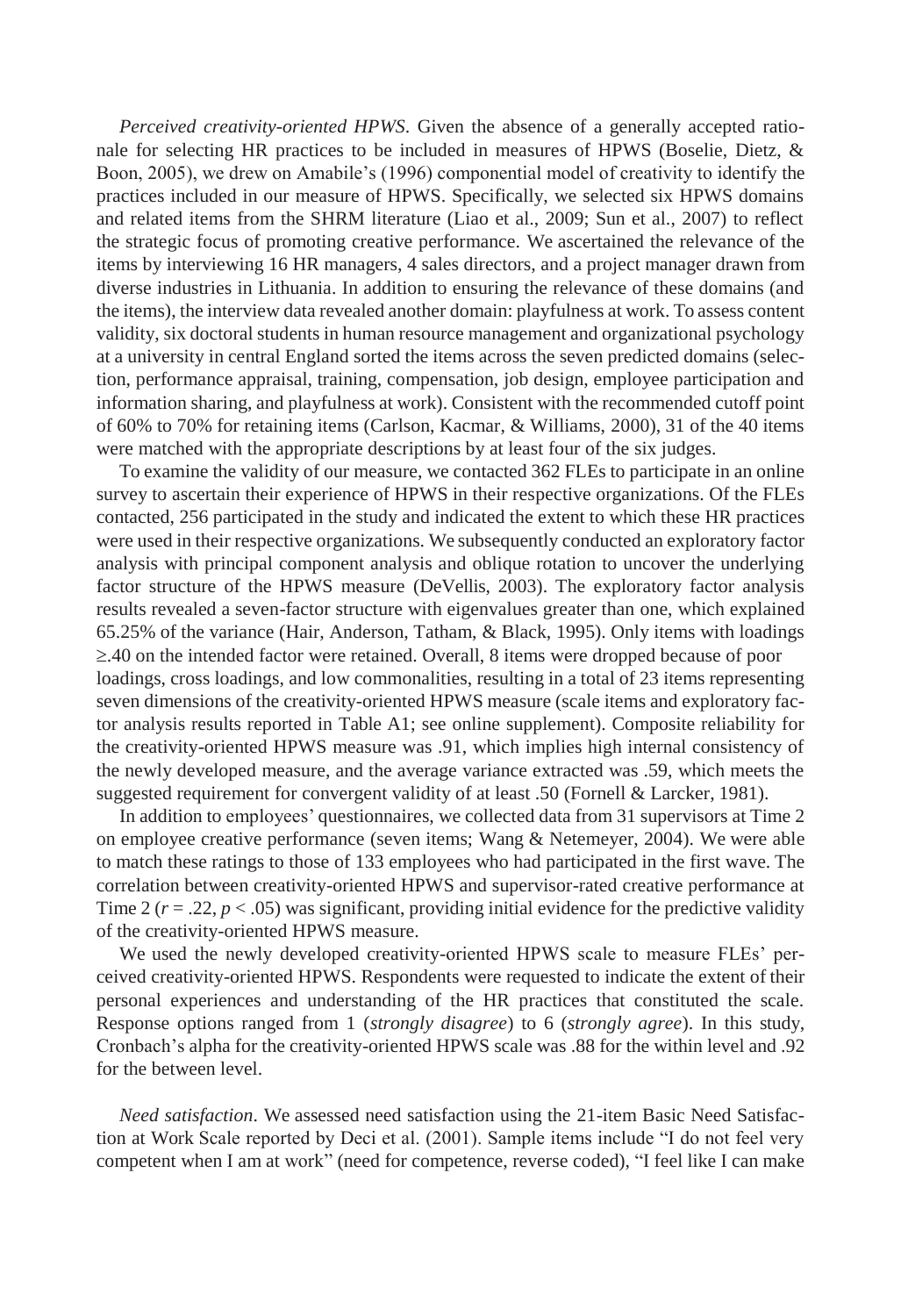a lot of inputs to deciding how my job gets done" (need for autonomy), and "I consider the people I work with to be my friends" (need for relatedness). Response options ranged from 1 (*not true at all*) to 7 (*very true*). In this study, Cronbach's alpha for the need satisfaction scale was .80 for the within level and .82 for the between level.

*Creative process engagement*. We measured creative process engagement with an 11 item scale developed by Zhang and Bartol (2010). A representative item is "I think about the problem from multiple perspectives." Respondents indicated the frequency with which they engaged in each activity, with response options ranging from 1 (*never*) to 5 (*very frequently*). In this study, Cronbach's alpha for the creative process engagement scale was .83 for the within level and .86 for the between level.

*Creative performance.* Branch managers rated the creative performance of their subordinates participating in the survey using a seven-item scale developed by Wang and Netemeyer (2004) that had previously been used in a Lithuanian context (Martinaityte & Sacramento, 2013). Response options ranged from 1 (*strongly disagree*) to 7 (*strongly agree*). In this study, a sample item is "This employee comes up with new ideas for satisfying customer needs." Cronbach's alpha for the creative performance scale was .93 for the within and .83 for the between level.

*Branch-level average creative performance*. Following prior research (Lüdtke et al., 2008) and as later explained in detail, we adopted a multilevel latent covariate approach to calculate branch creativity, thus operationalized as the latent group average of the individual ratings in each branch. We calculated within-group agreement,  $r_{w\varrho(j)}$  (James, Demaree, & Wolf, 1984), and the intraclass correlation coefficients ICC1 and ICC2 (Bliese, 1998) to verify whether there was statistical support for examining creativity as a unit-level construct: mean *rwg(j)* = .91 (range, .00-1), ICC1 = .36, and ICC2 = .78, *F*(50, 278) = 4.588, *p* = .000, providing statistical support for the examination of the construct at the unit level. We also considered employing a referent shift model (Chan, 1998) to capture a direct measure of branch (unit) creative performance. However, given that some managers had to rate up to 16 team members, we used average creative performance to accommodate the participating organizations' concern about the length of the supervisorsurvey.

*Branch customer satisfaction.* Data on customer satisfaction were obtained from company records. For both organizations, we were provided with a customer satisfaction index for each branch. In the cosmetics retailer, this assessment was conducted via mystery shoppers who visited each branch quarterly and rated each experience across customer satisfaction criteria previously agreed with the organization. A satisfaction index was calculated for each branch, with customer satisfaction varying between 75% and 97% for the period considered as our dependent variable. A sample item included "Would you recommend this shop to your friends?" In the retail bank, a random selection of clients was contacted each quarter and asked to provide ratings of customer satisfaction using a set survey. Each branch was attributed a target for customer satisfaction, and the data were calculated to reflect the percentage to which this target was achieved. In this case, customer satisfaction varied between 96% and 106%. A sample item included "Based on your experience, would you recommend this branch to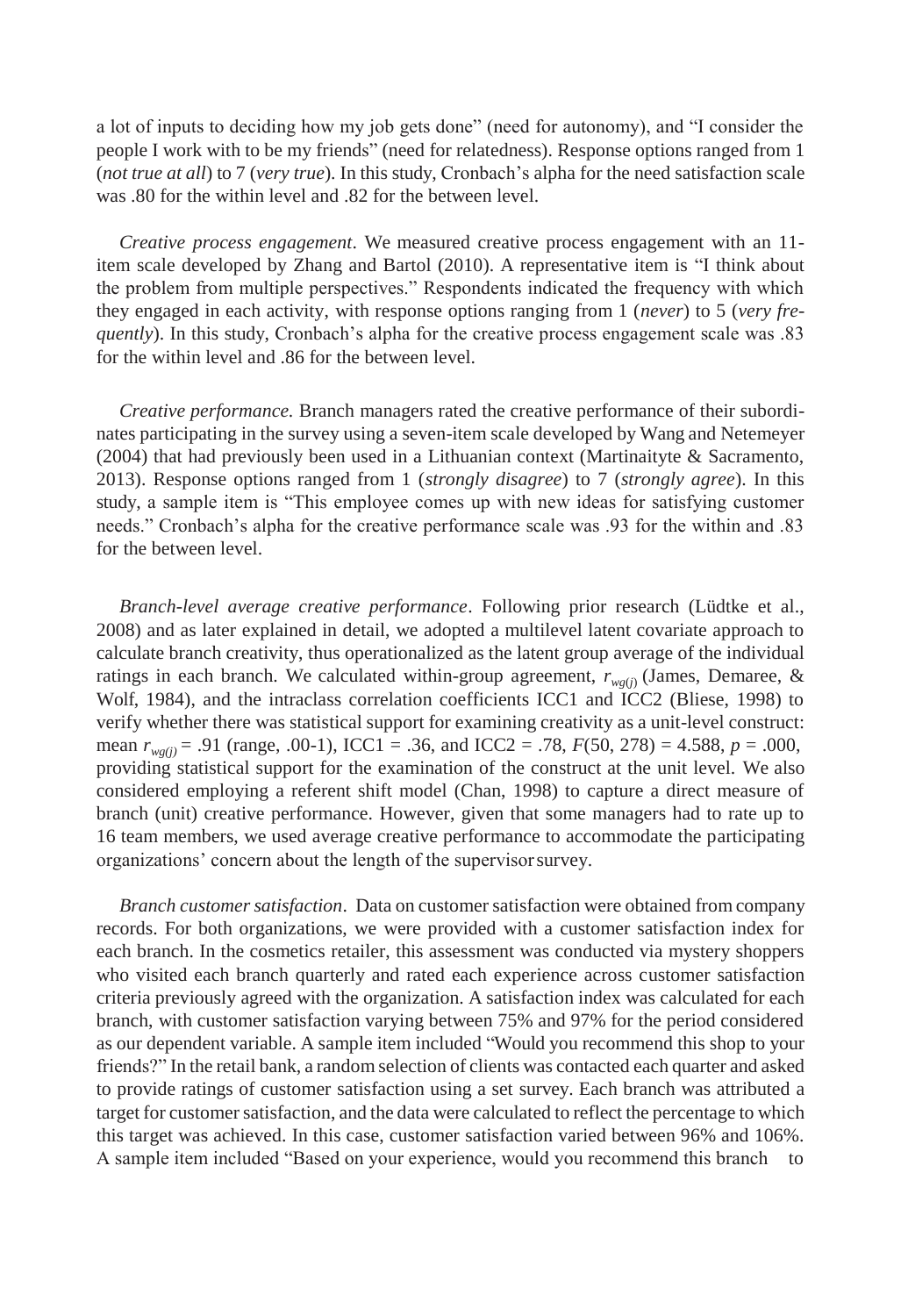your friends/relatives in the future?" We were provided with data for two quarters prior to and two quarters after the quarter in which we conducted our survey. Following Sung and Choi (2012), who measured team financial performance with data obtained 6 months after their survey data collection, our analysis included measurement of customer satisfaction at two time points (two quarters each): 6 months prior to and 6 months following data collection. As the two companies used different approaches to capture and record customer satisfaction, we standardized the values for each of the organizations separately before pooling the data (e.g., Lee, Stettler, & Antonakis, 2011; Martinaityte & Sacramento, 2013).

*Controls*. To rule out alternative explanations but at the same time limit the number of control variables and increase statistical power, we first examined which potential control variables significantly correlated with creative performance and customer satisfaction. At the individual, or within-group, level of analysis, we controlled for tenure, as this was the only demographic variable significantly related to creative performance. At the unit, or betweengroup, level of analysis, we added average employees' age in the branch and leader's tenure (Chang et al., 2014), as these were related to customer satisfaction. Additionally, we controlled for organization and branch size (obtained from company records), as smaller organizations are less likely to use HPWS (Aryee et al., 2012; Liao et al., 2009) but more likely to provide opportunities for closer interactions with customers, resulting in higher levels of customer satisfaction (Dietz, Pugh, & Wiley 2004). We initially also controlled for individual branch managers' ratings of creativity-oriented HPWS per branch. However, as the results remained unaltered and to balance the number of controls and save degrees of freedom, we report instead the results without including leaders' ratings of HPWS. Finally, following Jiang, Chuang, and Chiao (2015) and because past performance may influence the relationship between our studied variables and future performance (Wright, Gardner, Moynihan, & Allen, 2005), we controlled for branch customer satisfaction levels in the 6 months prior to the quarter of the survey data collection.

## *Discriminant Validity of the Constructs*

Given the nested structure of the data, we started by conducting a multilevel confirmatory factor analysis (MCFA) using Mplus 7.4 (Muthén & Muthén, 1998-2011) to examine construct distinctiveness. Given the relatively small sample size in relation to the number of items, we adopted item-parceling procedures to reach a more adequate ratio (Nasser & Wisenbaker, 2003). Following Hox, Maas, and Brinkhuis's (2010) recommendation and to enhance the accuracy of statistical tests, we used weighted least squares mean-adjusted estimator because it is more appropriate when the number of between-level cases is low. We used the comparative fit index (CFI), standardized root mean square residual (SRMR), and root mean square error of approximation (RMSEA) to examine model fit. We compared the fit of our hypothesized four-factor model—including perceived creativity-oriented HPWS, need satisfaction, creative process engagement, and individual creative performance—with a series of three-factor models collapsing into one factor: creative process engagement and individual creative performance, perceived creativity-oriented HPWS and individual creative performance, perceived creativity-oriented HPWS and creative process engagement, and perceived creativity-oriented HPWS and need satisfaction. We also compared it with a two-factor model combining all self-reported variables and to a one-factor modelcombining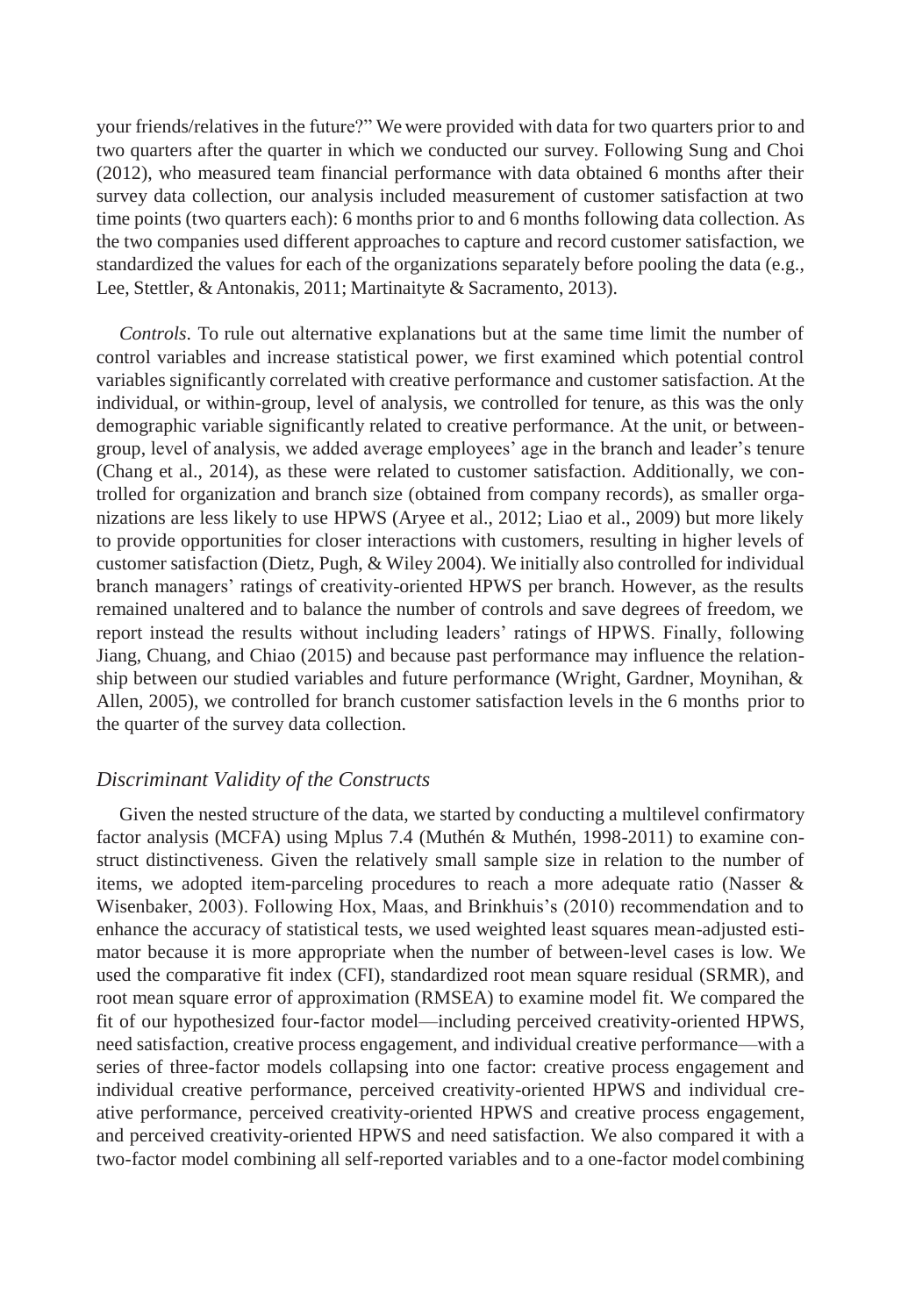all constructs. The MCFA results showed that the proposed four-factor structure had the best fit to the data (CFI = .92, RMSEA = .05, SRMR-*within* = .06, SRMR-*between* = .29). The SRMR fit index for the within part of the model (.06) is better than that for the between part of the model (.29), suggesting that the results for the between component should be interpreted with caution (CFA results reported in Table B1; see online supplement).

To obtain the fit indices for the within and between components separately, we ran the CFA model for both the within- and between-groups covariance matrices separately (Zyphur, Kaplan, & Christian, 2008). In line with the above results and in relation to the within level, the four-factor model fit the data reasonably well (CFI = .91, RMSEA = .07), producing the best fit when compared with the alternative models. However, the CFA conducted in the between-groups variance matrix produced a poor fit (CFI = .31, RMSEA = .51), but this was still the best model. Thus, although the evidence supporting the distinctiveness of the constructs is not as strong as desirable at the between level, it clearly supports the existence of four distinct constructs at the within level. As our theory is focused on the within level, we proceeded with the testing of the model. We, however, note that the between-level results must be interpreted with caution.

#### *Analytical Approach*

We tested our hypotheses using multilevel structural equation modeling employing the procedures recommended by Preacher and colleagues (Preacher, Zhang, & Zyphur, 2011; Preacher et al., 2010). Given that most of our variables were captured at the individual (within-group) level (L1) and our participants were nested in branches (L2), our measures comprised both within and between variance, thus justifying the appropriateness of using a multilevel analytical approach. Failing to account for this dual source of variance would have led to the calculation of biased estimates for both direct and indirect effects (Preacher et al., 2010; Preacher et al., 2011). Furthermore, by adopting Preacher and colleagues' procedures (2010), which we describe next, we avoided the problems of conflated estimates of betweenand within-level components of indirect effects. We note that we first attempted to estimate the structural and measurement model simultaneously. However, given the complex nature of our path model, we encountered the same difficulties as previously documented (Muthén & Muthén, 1998-2011), so we instead used scale means.

Although the focus of analysis for Hypotheses 1 to 8 is the individual processes, as our theorizing so reflects, it is also relevant from an exploratory perspective, to examine whether these processes follow an isomorphic model (Chan, 1998). We note that although a full mediation linking perceived creativity-oriented HPWS to customer satisfaction could be inferred from our rationale, we do not specify such a hypothesis. As explained by different authors (Preacher et al., 2010), the between-variance component of a variable can only influence the between-variance component of another variable, with the same being true in relation to the within-variance components. Consequently, it would be incorrect to hypothesize a relationship that implicitly carries an association involving both within- and between-variance components (K. Preacher, personal communication, October 12, 2015). This total mediation effect relating perceived creativity-oriented HPWS to customer satisfaction can thus be analyzed only in relation to the between-variance components of perceived creativity-oriented HPWS, need satisfaction, creative process engagement, and creative performance, which we also tested on an exploratory basis.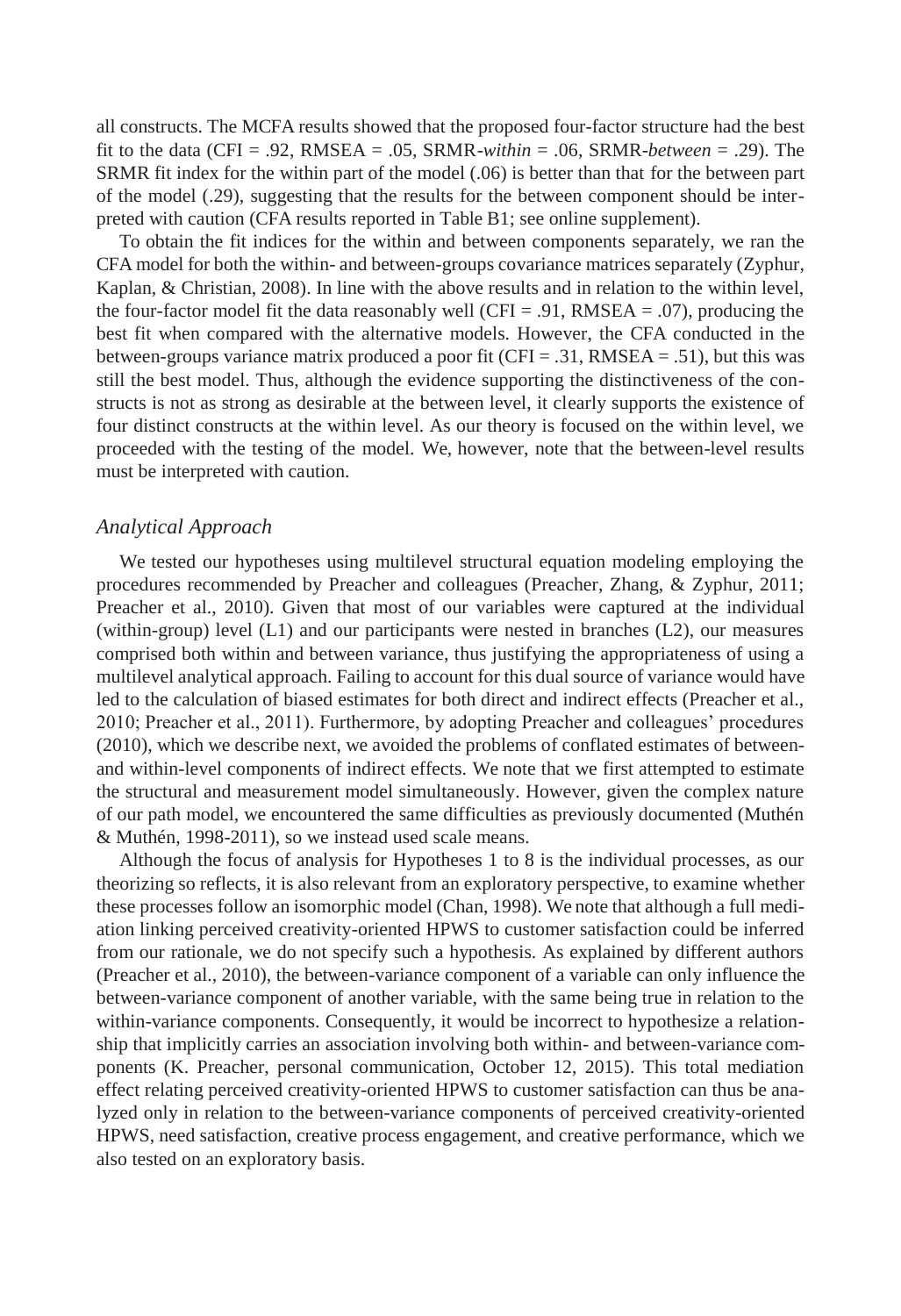All our hypotheses were tested using Mplus 7.4 (Muthén & Muthén, 1998-2011) with robust maximum likelihood estimation using a type TWOLEVEL. Following Ludtke and colleagues (2008), we employed a random coefficients model allowing the intercept to vary across units. Lüdtke and colleagues found that the use of group mean manifest variables can lead to substantially biased contextual effects, and they suggested instead the use of a multilevel latent covariate approach. Accordingly, we used the latent unobserved group mean for each variable by entering the same variable in both the within- and between-model statements and by allowing Mplus to create the latent group variable used in the calculation of the between effects. We computed  $r_{wg(j)}$  and ICC measures for each remaining variable. As was the case for creative performance reported above,  $r_{wg(j)}$  values were all >.70 (HPWS = .96, need satisfaction  $= .94$ , and creative process engagement  $= .95$ ), indicating a strong agreement within the branches (LeBreton & Senter, 2008). However, in contrast to creative performance, the ICCs for the other measures were rather low (respectively: ICC1 and ICC2 = .17 and .55 for creativity-oriented HPWS, .09 and .36 for need satisfaction, and .13 and .46 for creative process engagement), suggesting caution in interpreting the unit-level results involving these variables. These results might also justify the lower fit indices reported earlier in relation to the between-level MCFA.

Thus, we tested our hypotheses by defining our model at both the within and between levels of analysis (Preacher et al., 2010). At the within level, all possible direct paths among perceived creativity-oriented HPWS, need satisfaction, creative process engagement, and creative performance were established. In addition, at the between level, we regressed customer satisfaction on average branch creative performance. Using the Model Constraints command in Mplus and applying the product-of-coefficients approach (Fox, 1980; Preacher et al., 2011), we then tested the three alternative mediation models at both the within and between levels by multiplying the coefficients involved in each mediation chain. This procedure enabled us to obtain the coefficient, standard error, and confidence interval for each indirect effect. The fit indices for the estimated overall model are acceptable,  $CFI = .94$ , RMSEA = .04. While the fit index for the within portion of the model is suggestive of a good fit, SRMR-*within* = .008, the between part of the model shows a poor fit to the data, SRMR*between* = .124, which suggests that although our proposed model finds support at the individual level, the relationships are likely to unfold differently at the unit level.

# **Results**

#### *Tests of Hypotheses*

Given the multilevel structure of the data, we present the disaggregated correlations in Table 1, which includes both the within- and between-level correlations between all variables included in the testing of the model (e.g., Zyphur et al., 2008).

The results of all direct and indirect relationships proposed in our model are shown in Table 2. Hypothesis 1, suggesting that perceived creativity-oriented HPWS would be related to need satisfaction, was supported  $(b = 0.50, p < .001)$ . However, Hypothesis 2, suggesting a main effect of perceived creativity-oriented HPWS on creative process engagement (*b* = 0.12, *ns*), was not supported. Hypothesis 3, proposing that need satisfaction would be positively related to creative process engagement, received only partial support, as the effect was marginally significant ( $b = 0.12$ ,  $p = .075$ ). Hypothesis 4, proposing a main effect of need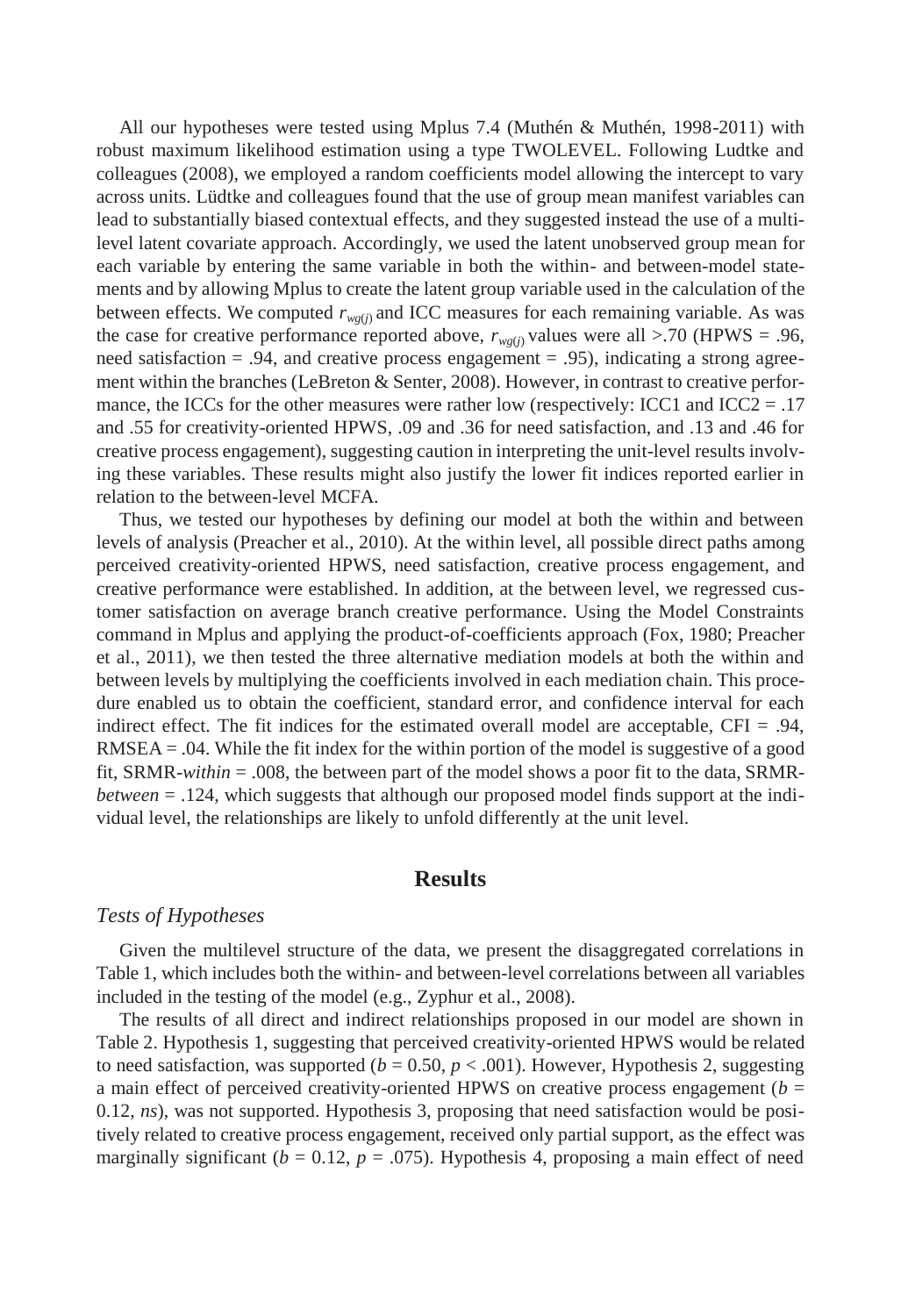| $\overline{M}$ | 1        | 2       | 3        | $\overline{4}$ | 5        | 6       | 7        | 8       | 9      | 10     |
|----------------|----------|---------|----------|----------------|----------|---------|----------|---------|--------|--------|
| 0.06           |          |         |          |                |          |         |          |         |        |        |
| 5.07           | $.34**$  |         | .09      | $.13***$       | $.15***$ | $-.05$  |          |         |        |        |
| 3.64           | $-.21$   | .02     |          | $.22**$        | .01      | $.22**$ |          |         |        |        |
| 5.20           | $-.13$   | $.53**$ | $.48**$  |                | .03      | $.43**$ |          |         |        |        |
| 5.67           | .06      | $-.06$  | $.52**$  | .11            |          | .08     |          |         |        |        |
| 4.16           | .11      | $.64**$ | $.57***$ | $.61***$       | $.32**$  |         |          |         |        |        |
| 0.58           | $-.15$   | .05     | $.58**$  | .05            | $.64**$  | $.62**$ |          |         |        |        |
| 34.6           | $-.29*$  | .06     | $.63**$  | $.28*$         | $.81**$  | $.26*$  | $.54***$ |         |        |        |
| 5.95           | $-.23$ † | $-.13$  | .19      | .49            | .23      | .04     | $-.03$   | $.28*$  |        |        |
| 7.70           | $-.15$   | $-.17$  | .01      | $-.20$         | .08      | .04     | $.45***$ | .14     | $-.02$ |        |
| 0.03           | $.49**$  | .11     | .05      | $-.16$         | $-.24*$  | .04     | $-.03$   | $-.27*$ | .04    | $-.12$ |
|                |          |         |          |                |          |         |          |         |        |        |

**Table 1 Disaggregated Correlations Among Study Variables**

*Note:* Lower/upper diagonal indicates between/within-group correlations. CS+6 = customer satisfaction 6 months after the survey data collection;  $CR$  = creative performance;  $CPE$  = creative process engagement;  $NS$  = need satisfaction; TN = employee tenure; HPWS = high-performance work system; ORG = organization; AGE = average employee age; LTN = leader's tenure; SIZE = branch size; CS-6 = customer satisfaction 6 months before the survey data collection.

 $\dagger p = .05$ .

 $*_{p}$  < .05.

 $**p < .01$ .

satisfaction on creative performance, was supported ( $b = 0.26$ ,  $p < .01$ ). Hypothesis 5, suggesting that creative process engagement would relate to creative performance, was not supported ( $b = 0.15$ , *ns*). In relation to the proposed indirect effects, the serial mediation linking perceived creativity-oriented HPWS to creative performance via need satisfaction and creative process engagement (H6) was not supported—the estimated size of the indirect effect was 0.01 (0.01), 95% CI [−0.01, 0.03]. The parallel mediation effect via creative process engagement (H8) was not supported as well—the effect was 0.02 (0.02), 95% CI [−0.02, 0.05]. However, we did find support for the proposed parallel mediation via need satisfaction (H7); the effect was 0.13 (0.05), 95% CI [0.03, 0.23]. To further probe the distribution of the indirect effect, we applied a Monte Carlo approach (Preacher & Selig, 2012) using Selig and Preacher's (2008) web-based tool (available on [http://quantpsy.org](http://quantpsy.org/)/) to find a result similar to that reported above: 95% CI [0.05, 0.23]. This model accounted for 9.79% of the variance in within-level creative performance. These results lend support to our hypothesized indirect effect of perceived creativity-oriented HPWS on creative performance via need satisfaction.

As described above, we also examined, in an exploratory manner, the same relationships at the unit level of analysis. Interestingly, an inspection of the same coefficients at the between level revealed a different pattern of relationships. Average perceived creativity-oriented HPWS did have a positive effect on average creative process engagement  $(b = 0.52, p < .05)$ but not on average need satisfaction  $(b = 0.34, p > .05)$ . Average perceived creativity-oriented HPWS was also positively related to average branch creative performance  $(b = 3.58, p < .01)$ , even after accounting for the effects of average need satisfaction and average creative process engagement. Neither average creative process engagement  $(b = -3.31, p > .05)$  nor average need satisfaction ( $b = 2.04$ ,  $p > .05$ ) was related to branch-level average employee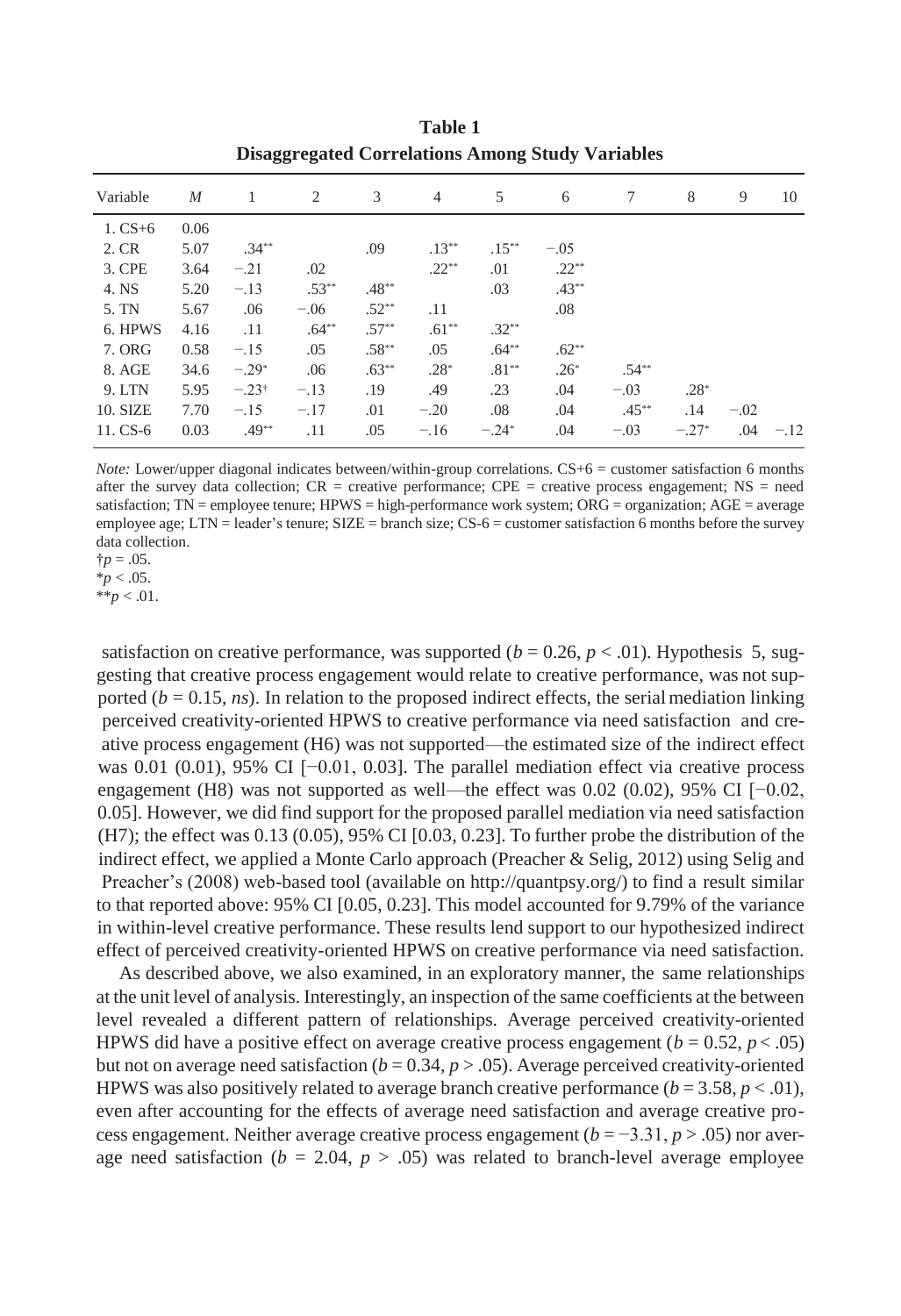|     |                                                                                                                                               | Coefficient      | SE   | 95% CI                      |
|-----|-----------------------------------------------------------------------------------------------------------------------------------------------|------------------|------|-----------------------------|
|     | Individual-level direct effects                                                                                                               |                  |      |                             |
| 1.  | Creativity-oriented HPWS $\rightarrow$ Need satisfaction (H1)                                                                                 | $0.50***$        | 0.06 | [0.39, 0.62]                |
| 2.  | Creativity-oriented HPWS $\rightarrow$ Creative process engagement (H2)                                                                       | 0.12             | 0.08 | $[-0.03, 0.27]$             |
| 3.  | Need satisfaction $\rightarrow$ Creative process engagement (H3)                                                                              | $0.12^{\dagger}$ | 0.07 | $[0.01, 0.23]$ <sup>a</sup> |
| 4.  | Need satisfaction $\rightarrow$ Creative performance (H4)                                                                                     | $0.26**$         | 0.10 | [0.07, 0.46]                |
| 5.  | Creative process engagement $\rightarrow$ Creative performance (H5)                                                                           | 0.15             | 0.12 | $[-0.09, 0.30]$             |
| б.  | Creativity-oriented HPWS $\rightarrow$ Creative performance                                                                                   | $-0.20*$         | 0.09 | $[-0.38, -0.02]$            |
|     | Individual-level indirect effects                                                                                                             |                  |      |                             |
| 7.  | Creativity-oriented HPWS $\rightarrow$ Need satisfaction $\rightarrow$ Creative<br>process engagement $\rightarrow$ Creative performance (H6) | 0.01             | 0.01 | $[-0.01, 0.03]$             |
| 8.  | Creativity-oriented HPWS $\rightarrow$ Need satisfaction $\rightarrow$ Creative<br>performance (H7)                                           | $0.13**$         | 0.05 | [0.03, 0.23]                |
|     | 9. Creativity-oriented HPWS $\rightarrow$ Creative process engagement $\rightarrow$<br>Creative performance (H8)                              | 0.02             | 0.02 | $[-0.02, 0.05]$             |
|     | Group-level direct effects                                                                                                                    |                  |      |                             |
|     | 10. Average creativity-oriented HPWS $\rightarrow$ average need satisfaction                                                                  | 0.34             | 0.25 | $[-0.15, 0.84]$             |
|     | 11. Average creativity-oriented HPWS $\rightarrow$ average creative process<br>engagement                                                     | $0.52*$          | 0.22 | [0.08, 0.96]                |
| 12. | Average need satisfaction $\rightarrow$ average creative process engagement                                                                   | 0.32             | 0.32 | $[-0.31, 0.95]$             |
| 13. | Average need satisfaction $\rightarrow$ average creative performance                                                                          | 2.04             | 1.72 | $[-1.34, 5.42]$             |
|     | 14. Average creative process engagement $\rightarrow$ average creative<br>performance                                                         | $-3.31$          | 2.08 | $[-7.39, 0.77]$             |
|     | 15. Average creativity-oriented HPWS $\rightarrow$ average creative<br>performance                                                            | $3.58**$         | 1.30 | [1.03, 6.14]                |
|     | 16. Average creative performance $\rightarrow$ customer satisfaction (H9)                                                                     | $0.85***$        | 0.29 | [0.28, 1.42]                |
|     | Group-level indirect effects                                                                                                                  |                  |      |                             |
|     | 17. Average creativity-oriented HPWS $\rightarrow$ average creative<br>$performance \rightarrow customer$ satisfaction                        | $3.04^{\dagger}$ | 1.63 | $[0.35, 5.72]$ <sup>a</sup> |

# **Table 2 Estimations of Direct and Indirect Effects**

*Note:* Unit level,  $n = 50$ ; individual level,  $n = 264$ . CI = confidence interval; HPWS = high-performance work system. <sup>a</sup>We report 90% CI, which is justifiable given a one-sided hypothesis.

 $\ddagger p < .10$ .  $*_{p}$  < .05.  $*^*p < .01$ .  $***p < .001$ .

creative performance. Consistent with these results, none of the proposed mediation effects was supported at the between level of analysis. This model accounted for 91% of the variance in between-level creative performance.

The crucial hypothesis at the between level, however, was the relationship between average branch creative performance and branch customer satisfaction (H9), which was supported ( $b = 0.85$ ,  $p < .01$ ). Given that the mediating mechanisms shown to operate as hypothesized at the individual or within level were not replicated at the unit level of analysis, we additionally tested whether the effect of average perceived creativity-oriented HPWS on customer branch satisfaction was mediated by only average branch creative performance. We found marginal support for this mediation, with an effect of 3.04 (1.63), 90% CI [0.35, 5.72].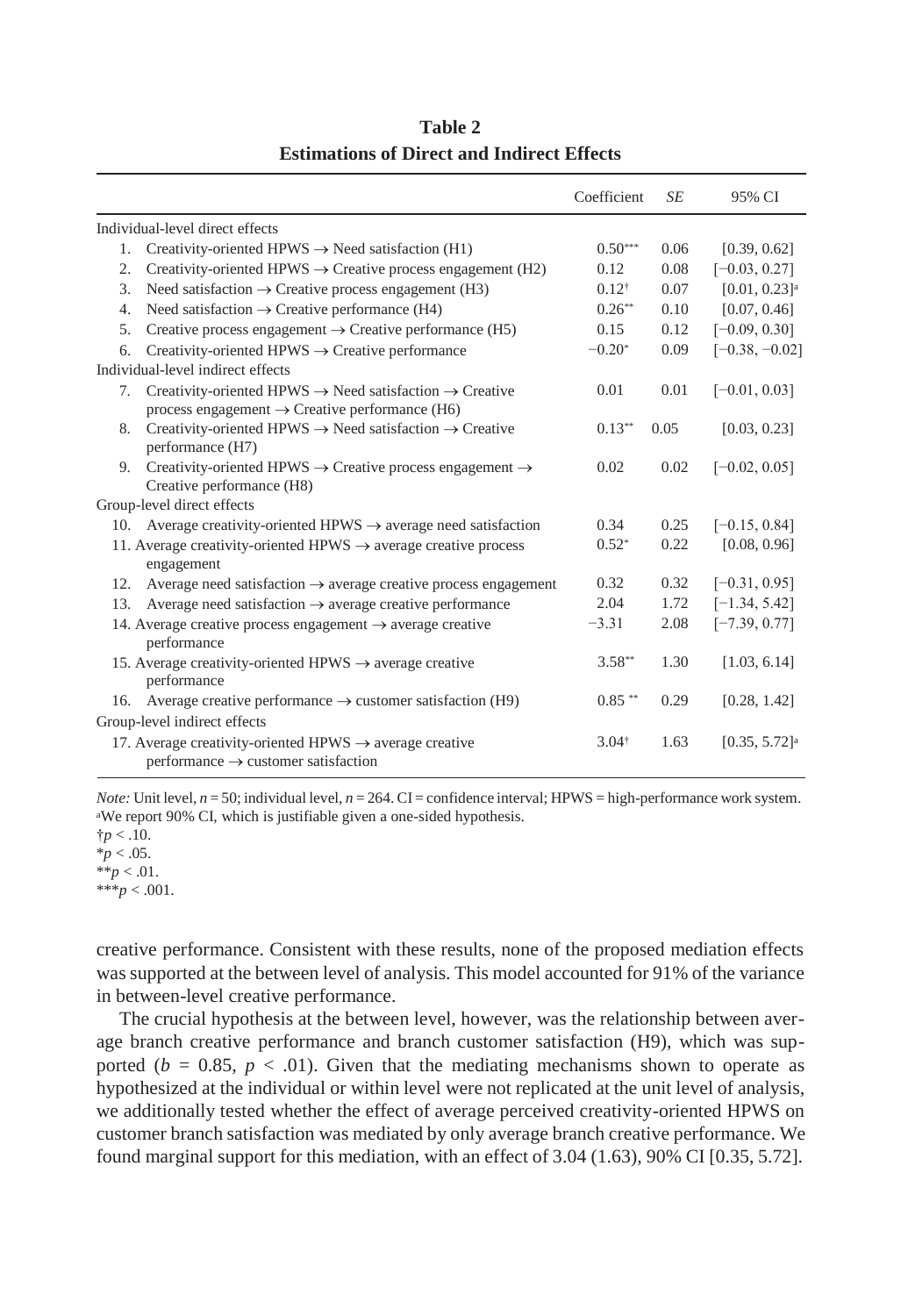This finding suggests that at the branch level, the effects of perceived creativity-oriented HPWS occur via different mechanisms from that which we proposed and which was supported at the individual or within level. To further probe the distribution of the indirect effect, we applied a Monte Carlo approach (Preacher & Selig, 2012) as above, 95% CI [0.47, 6.96]. The between-level model accounted for 93.62% of the variance in customer satisfaction.

There are a few other results worthy of comment. The negative coefficient for the within relationship between perceived creativity-oriented HPWS and creative performance (coefficient =  $-20$ ,  $p < .05$ ) as well as the nonsignificant relationship between within perceived creativity-oriented HPWS and creative process engagement (coefficient = .12) might seem at variance with our theorizing. However, in the presence of other variables, these coefficients should not be interpreted as the isolated effect of *X* on *Y* but as the effect of *X* on *Y* when all other variables are held constant. When examined in isolation, the relationship between perceived creativity-oriented HPWS and creative performance is nonsignificant (coefficient  $=$ −.04), and the relationship between perceived creativity-oriented HPWS and creative process engagement is positive and significant (coefficient = .21,  $p < .05$ ).

## **Discussion**

The results of our multilevel structural equation modeling analyses revealed four salient findings. First, perceived creativity-oriented HPWS related to need satisfaction but not to creative process engagement. Second, need satisfaction but not creative process engagement related to creative performance. Third, the proposed indirect influence of perceived creativity-oriented HPWS on creative performance was through need satisfaction but not creative process engagement. Fourth, average branch creative performance related to branch customer satisfaction. We discuss the implications of these findings in the succeeding sections.

#### *Theoretical Implications*

First, our finding that need satisfaction mediates the influence of perceived creativityoriented HPWS on creative performance underscores the relevance of SDT as a framework for explicating the documented performance implications of HPWS, particularly on creative performance (Chang et al., 2014). As an adaptive work-related behavior, FLEs require not only discretion but also competence and trust (which stems from a sense of belonging) to customize the service delivery to meet the idiosyncratic needs of customers. Perceived creativity-oriented HPWS provides the nutriments to satisfy these needs, which in turn leads to creative performance. Although prior research (Gardner et al., 2011) invoked SDT to account for the influence of the three HPWS components on aggregate turnover, it did not examine the role of need satisfaction in these relationships. Additionally, although Marescaux and colleagues (2013) reported partial support for SDT, they examined the mediating influence of needs (autonomy, competence, relatedness) on the relationship between single HR practices and employee attitudes (organizational commitment and turnover intentions). Our focus on a global measure of need satisfaction as well as a system of HR practices as antecedents to creative performance complements their findings regarding the utility of SDT as an alternative framework for examining the performance implications of perceived HPWS.

Second, our finding that neither the hypothesized serial mediation nor the alternative pathway (through creative process engagement) received support rules out the alternative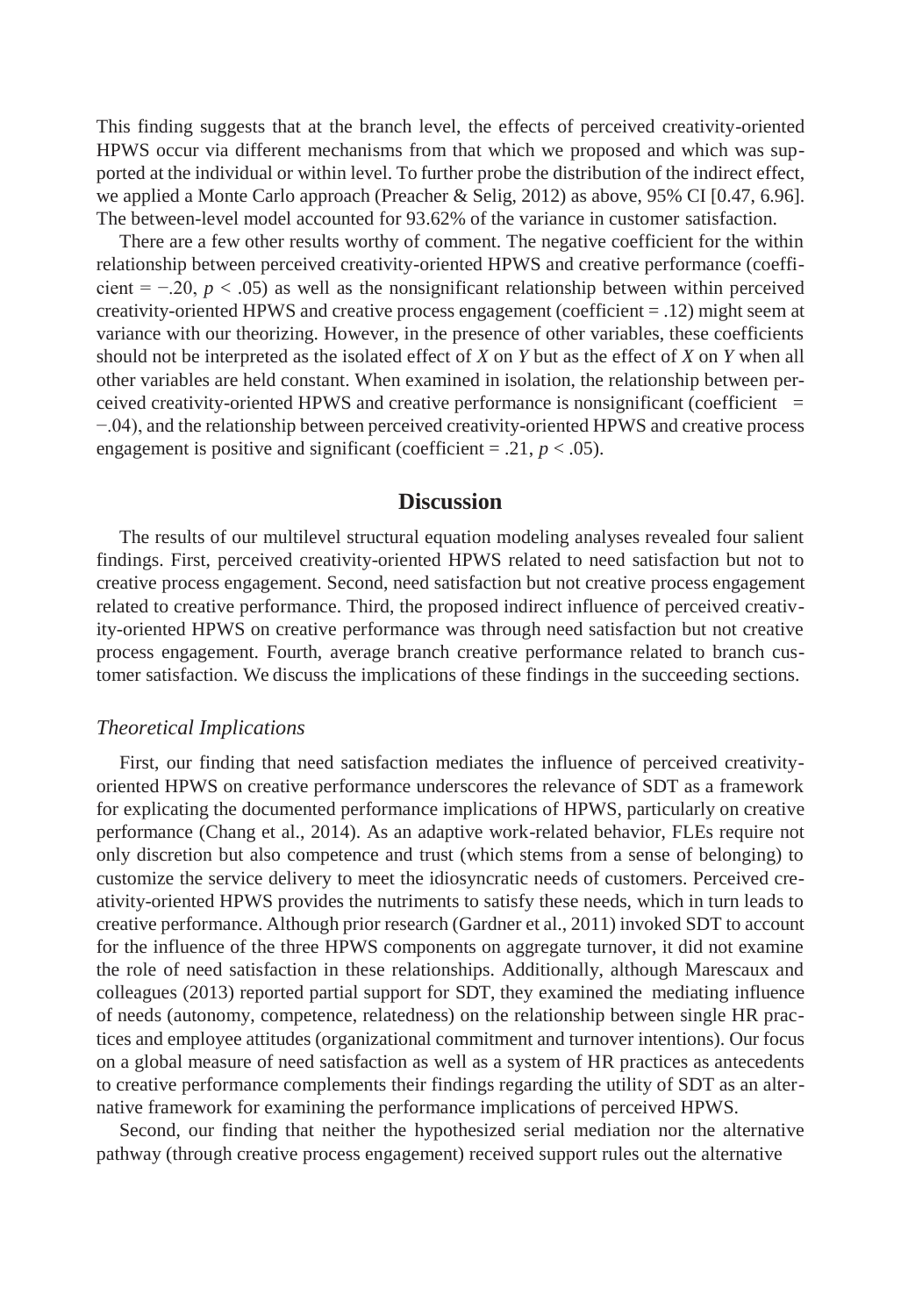explanations and provides further evidence of the utility of SDT in the context of our study. Although creative process engagement has been shown to relate to creative performance (Huang et al., 2016; Zhang & Bartol, 2010), it was unrelated to creative performance in this study. The inability of creative process engagement to mediate the relationship between perceived creativity-oriented HPWS and creative performance may stem from the service context of our study relative to the IT/technology contexts where creative process engagement has been shown to relate to creative performance (Huang et al., 2016; Zhang & Bartol, 2010). In such contexts, creative process engagement may not be as time bound as in a service context, where the production and consumption of the service delivery occur simultaneously. In service contexts, FLEs may have to balance a need to customize the service delivery with its speed, which may therefore weaken the creative process engagement– creative performance relationship. Future research is needed to further probe our findings and subject the intuitive plausibility of our explanation to empirical confirmation.

Third, our finding that average creative performance relates to branch customer satisfaction is consistent with Dong and colleagues' (2015) finding at the individual level. Additionally, our finding is consistent with Coelho and colleagues' (2011) proposition regarding the link between the creative performance of FLEs and customer-related outcomes, such as customer satisfaction. As customer needs and expectations become increasingly diverse and FLEs have to customize the service delivery to meet or even exceed such needs and expectations, it is important that research examine the impact of adaptive behaviors on customer-related outcomes such as customer satisfaction at both individual and unit levels. The average creative performance–branch customer satisfaction relationship that we uncovered extends Wilder and colleagues' (2014) work by documenting creative performance, a component of adaptive service offering, as an antecedent to customer satisfaction. This finding receives further credence in light of the fact that not only did we control for the previous 6 months of branch customer satisfaction, but our customer satisfaction data were obtained in the two quarters (6 months) after the quarter of our survey data. The diverse needs and expectations of customers and the uncertainty that this injects into the service delivery process suggest that enhancing customers' experience of the service delivery or delighting customers will increasingly stem from FLEs' creative rather than prescribed role performance.

Fourth and although not formally hypothesized, our findings revealed that average perceived creativity-oriented HPWS related to average creative performance, which in turn influenced customer satisfaction. This finding reinforces the notion that HPWS influences operational outcomes via employee attitudes and behaviors (Jiang et al., 2012). Additionally, it provides a preliminary explanation for Liao and colleagues' (2009) finding that average perceived HPWS did not directly influence customer satisfaction. Our study therefore provides an initial opportunity to examine, across levels, the influence of perceived creativityoriented HPWS on customer satisfaction through creative performance. However, given that this relationship at the unit level did not occur through the motivating mechanism of need satisfaction as at the individual level, future research should not only replicate our findings but also explore the mechanisms that underpin this relationship at the unit level. As prior research that examined the performance implications of HPWS focused primarily on unitlevel management-rated HPWS (Sun et al., 2007), our focus on average perceived creativityoriented HPWS underscores the importance of understanding employees' experience or perceptions of HPWS (Kehoe & Wright, 2013; Liao et al., 2009). We must, however, note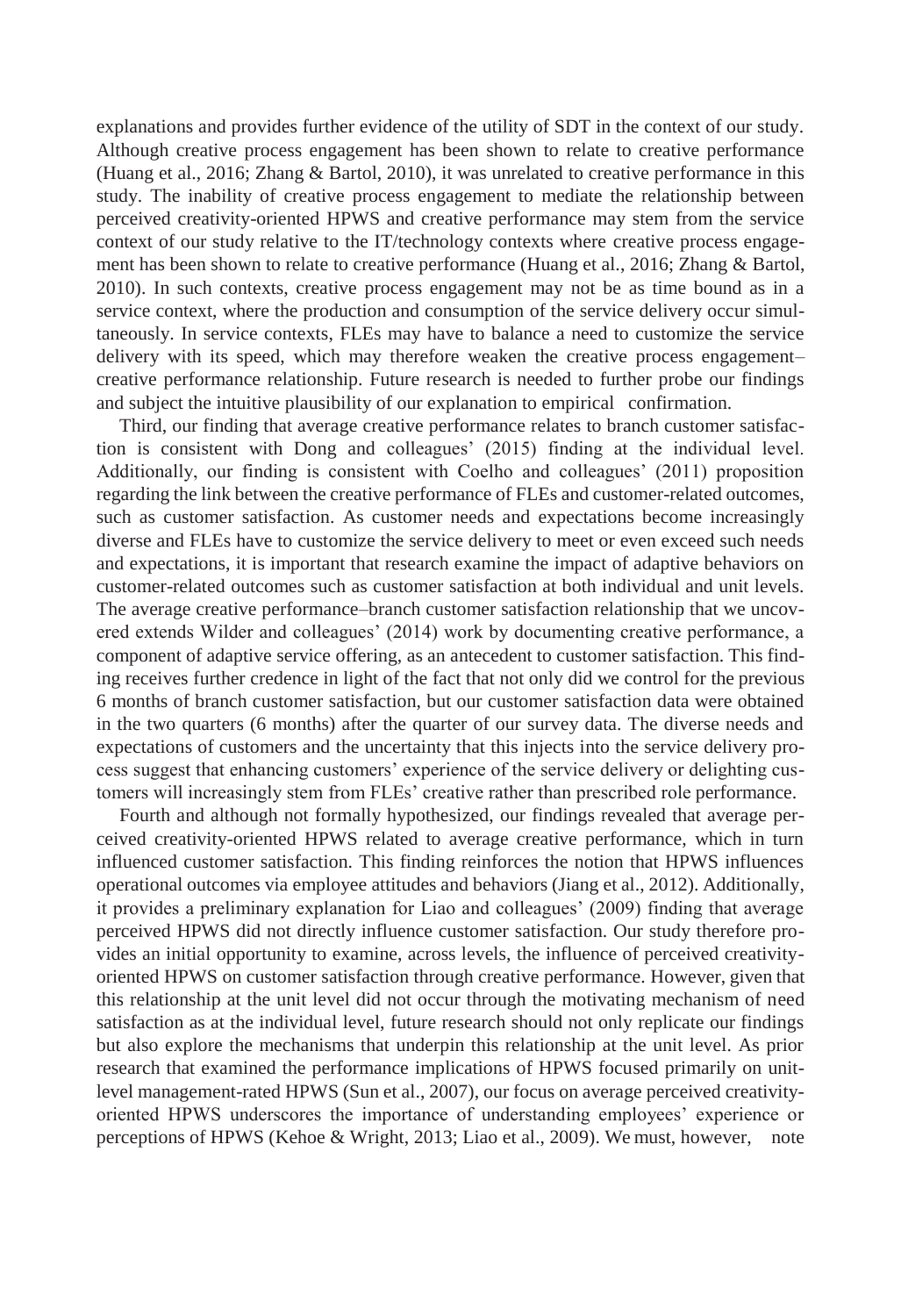that the ICC values for creative process engagement, need satisfaction, and creativity-oriented perceived HPWS were below the standards commonly applied, suggesting caution in the interpretation of the results of the unit, or between-level, relationships that we examined.

Last, the call for research to tailor HPWS to the strategic goals of an organization suggests a need to move away from generic HPWS if organizations are to build the internal capability to effectively implement these goals. We therefore extend the SHRM literature by using a strategically focused HPWS that motivates FLEs to customize or adapt the service delivery to the needs of customers. Drawing on Amabile's (1996) componential model as well as generic HR practices (e.g., Sun et al., 2007), we used such an HPWS. Although this measure shares some of the elements of a generic HPWS, we uncovered a unique element: playfulness at work. Examples of practices that define this element include initiatives to promote play and fun at work, as well as time and space to enjoy nonwork-related activities. These items suggest that the playfulness-at-work HPWS domain that we uncovered reflects what Mainemelis and Ronson (2006) termed *diversionary play* in their theory of play and creativity in organizational settings. As part of the larger work context, they suggested that diversionary play fosters social bonds among employees and therefore enhances the range and depth of useful inputs obtained from colleagues (Mainemelis & Ronson, 2006). This underscores the documented role of social interactions (Perry-Smith, 2006) as well as a humorous work climate (Slatten, Svensson, & Svaeri, 2011) in engendering creative performance, especially in the interdependent and uncertain contexts in which FLEs increasingly deliver the service experience.

#### *Practical Implications*

Our finding that FLEs' creative performance relates to customer satisfaction, coupled with the financial implications of customer satisfaction as documented by the American Customer Satisfaction Index (Fornell, Johnson, Anderson, Cha, & Bryant, 1996), suggests that service organizations must seek to understand the drivers of this form of performance. While we acknowledge the potential dilemma that this poses for service organizations in terms of making a choice between standardization versus customization of the service delivery (Gilson et al., 2005; Hong et al., 2014), the satisfaction of the increasingly unique and diverse needs of customers suggests a move away from scripted behaviors to creating facilitative contexts that promote autonomous regulation in the service delivery process.

Our findings suggest that such facilitative contexts may be fostered through the adoption of an internally coherent set of HR practices that are geared to developing the contexts and skills necessary to motivate creative performance. Although generic HPWS has been shown to relate to creative performance (Chang et al., 2014), the creativity-oriented HPWS that we reported in this study may be better suited to developing the skills and motivation necessary to achieve sustained competitive advantage through FLEs' creative performance. This is particularly important given Becker and Huselid's (2006) call for SHRM research to focus on helping organizations to develop the strategic capabilities to facilitate effective strategy implementation. The increasing need for service organizations to compete through service customization makes the creativity-oriented HPWS scale reported in this study a tool for building these strategic capabilities (Hong et al., 2014). Consequently, supervisors who are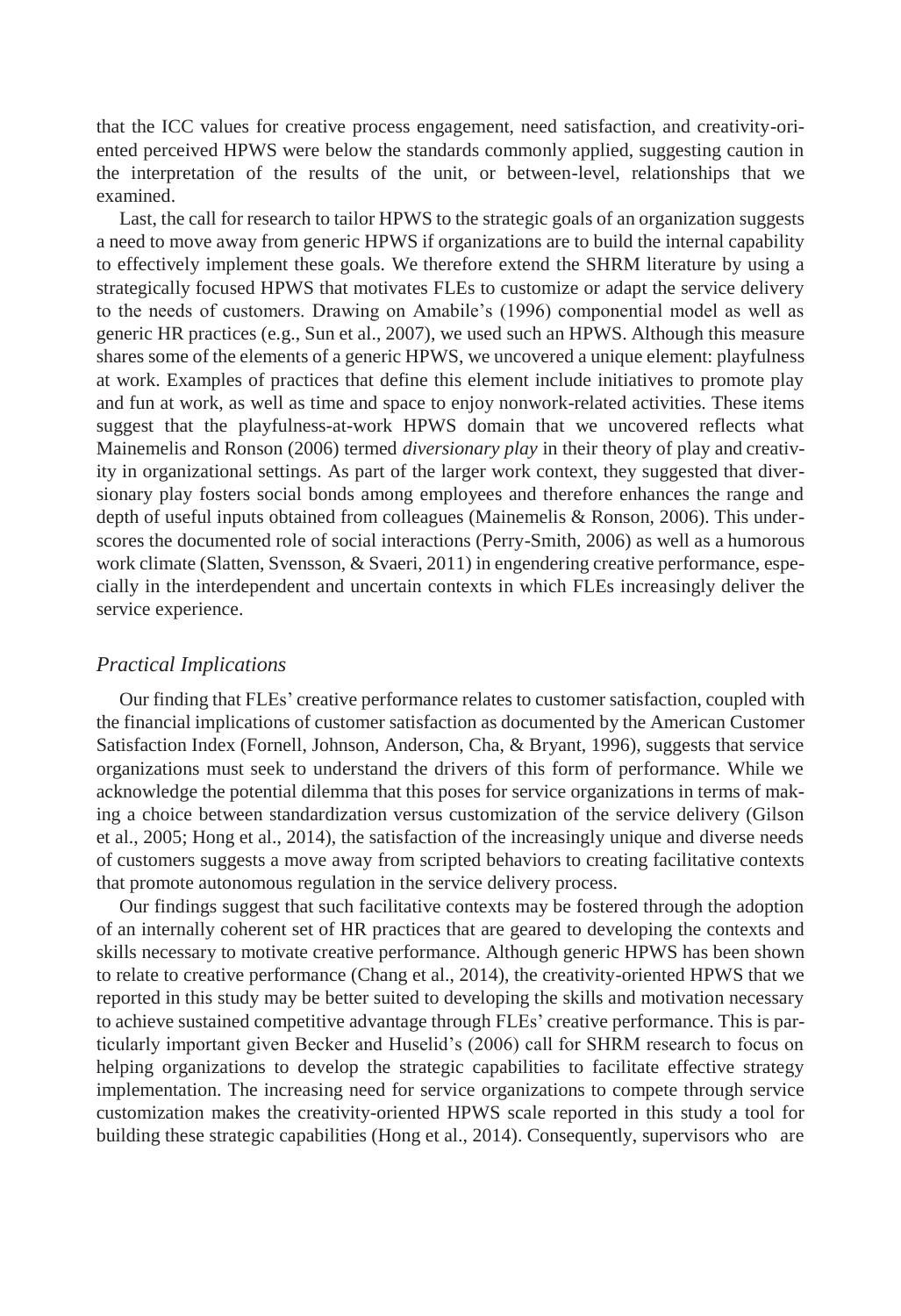responsible for implementing these practices must be trained to ensure that their behaviors reinforce the intended messages (Pak & Kim, in press).

#### *Limitations and Directions for Future Research*

This study has some limitations that suggest opportunities for future research. First, although we controlled for data on customer satisfaction 6 months prior to our study and even though the customer satisfaction data were collected over the 6 months after the data on our study variables were collected, data on ourindependent and mediating variables were obtained at the same point in time. Future research that employs a longitudinal or multiwave research design will be better placed to ascertain the causal status of the relationships that we reported. Additionally, although data on our study variables were obtained from three sources, data on the individual-level constructs of perceived creativity-oriented HPWS, need satisfaction, and creative process engagement were obtained from the same respondents, which suggests a possibility of method bias influencing the relationships that we reported. However, support for the mediating influence of need satisfaction but not creative process engagementsuggeststhat our results are not entirely attributable to method bias. Nevertheless, future research may collect data from peers, particularly on creative process engagement, to rule out this issue.

Second, although we developed a strategically focused HPWS that was grounded in Amabile's (1983) componential model (creativity-oriented skills, domain-specific skills, and task motivation), we did not specifically measure the extent to which this HPWS measure fosters the development of domain-relevant (Liu et al., in press) and creativity-relevant skills through which perceived HPWS may influence FLEs' behavioral reactions (Jiang et al., 2015). Additionally, although our findings suggest support for SDT in accounting for our hypothesized relationships, future research should integrate SDT and ability, motivation, and opportunity frameworks to more completely understand the role of HPWS in developing the strategic capabilities necessary to ensure strategy implementation. Related to this task and given the documented importance of employees' experience and, therefore, perceptions of HPWS, future research should examine the role of supervisors in the implementation of HPWS (Pak & Kim, in press).

Last, while research has shown discretionary behaviors, such as proactive customer service performance (Raub & Liao, 2012) and creative performance (as in this study), to relate to customer satisfaction, we do not yet understand the boundary conditions of this relationship. Given the expense involved in building the strategic capability to customize or adapt the service delivery to suit the needs of customers, it will be helpful for research to uncover when standardization or customization of the service delivery (Gilson et al., 2005) will lead to customer satisfaction and, ultimately, to the financial viability of service organizations.

## *Conclusion*

Drawing on SDT, we proposed and tested a multilevel model of how a creativity-oriented HPWS works to influence customer satisfaction. Our findings revealed that perceived creativity-oriented HPWS provides the nutriments to satisfy the psychological needs of FLEs, which in turn influences creative performance. Furthermore, average creative performance influences branch customer satisfaction. We hope that these findings, as well as the directions for research that we mapped out, will spur the investment of research effort into more fully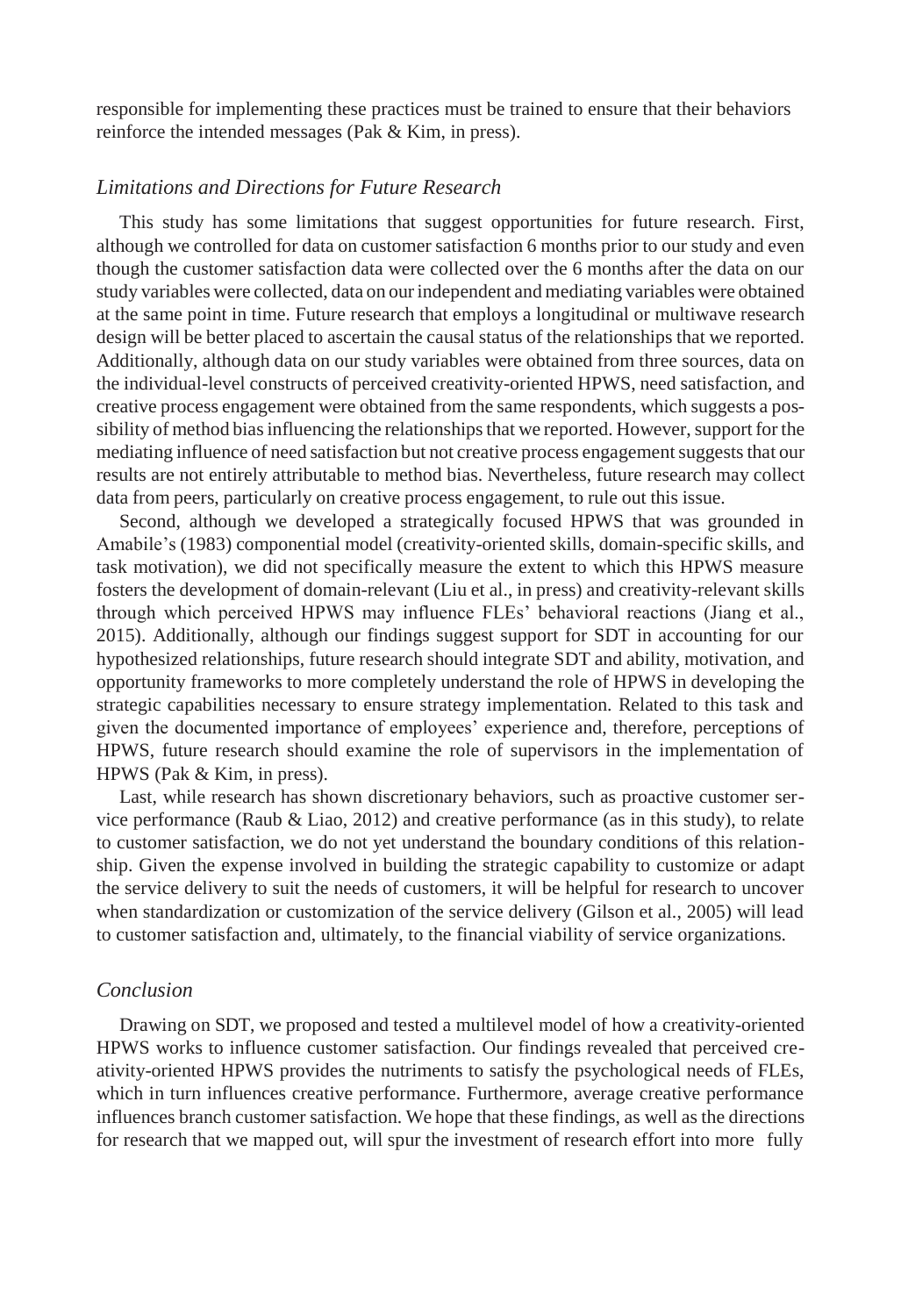understanding how service organizations can develop the capability to execute their strategy of achieving sustained competitive advantage through service excellence.

## **References**

- Agnihotri, R., Rapp, A. A, Andzulis, J., & Gabler, C. B. 2014. Examining the drivers and performance implications of boundary spanner creativity. *Journal of Service Research*, 17: 164-181.
- Ahearne, M., Mathieu, J., & Rapp, A. 2005. To empower or not to empower yoursalesforce? An empirical examination of the influence of leadership empowerment behavior on customer satisfaction and performance. *Journal of Applied Psychology*, 90: 945-955.
- Amabile, T. M. 1983. The social-psychology of creativity: A componential conceptualization. *Journal of Personality and Social Psychology*, 45: 357-376.
- Amabile, T. M. 1996. *Creativity in context*. Boulder, CO: Westview.
- Applebaum, E., Bailey, T., Berg, P., & Kalleberg, A. 2000. *Manufacturing advantage: Why high-performance work systems pay off*. Ithaca, NY: ILR Press.
- Arnold, M. J., Reynolds, K. E., Ponder, N., & Lueg, J. E. 2005. Customer delight in a retail context: Investigating delightful and terrible shopping experiences. *Journal of Business Research*, 58: 1132-1145.
- Aryee, S., Walumbwa, F. O., Mondejar, R., & Chu, C. W. L. 2015. Accounting for the influence of overall justice on job performance: Integrating self-determination and social exchange theories. *Journal of Management Studies*, 52: 231-252.
- Aryee, S., Walumbwa, F. O., Seidu, E. Y. M., & Otaye, L. E. 2012. Impact of high-performance work systems on individual- and branch-level performance: Test of a multilevel model of intermediate linkages. *Journal of Applied Psychology*, 97: 287-300.
- Barnes, D. C., Beauchamp, M. B., & Webster, C. 2010. To delight, or not to delight? This is the question service firms must address. *Journal of Marketing Theory and Practice*, 18: 275-284.
- Becker, B. E., & Huselid, M. A. 2006. Strategic human resources management: Where do we go from here? *Journal of Management*, 32: 898-925.
- Bliese, P. D. 1998. Group size, ICC values, and group-level correlations: A simulation. *Organizational Research Methods*, 1: 355-373.
- Boselie, P., Dietz, G., & Boon, C. 2005. Commonalities and contradictions in HRM and performance research. *Human Resource Management Journal*, 15: 67-94.
- Bowen, D. E., & Ostroff, C. 2004. Understanding HRM-firm performance linkages: The role of the "strength" of the HRM system. *Academy of Management Review*, 29: 204-221.
- Bowen, J., & Ford, R. C. 2002. Managing service organizations: Does having a "thing" make a difference? *Journal of Management*, 28: 447-469.
- Brislin, R. W. 1986. The wording and translation of research instruments. In W. J. Lonner & J. W. Berry (Eds.), *Field methods in cross-cultural research* (pp. 137-164). Beverly Hills, CA: Sage.
- Carlson, D. S., Kacmar, M. K., & Williams, L. J. 2000. Construction and initial validation of a multidimensional measure of work–family conflict. *Journal of Vocational Behavior*, 56: 249-276.
- Chan, D. 1998. Functional relations among constructs in the same content domain at different levels of analysis: A typology of composition models. *Journal of Applied Psychology*, 83: 234-246.
- Chang, S., Jia, L., Takeuchi, R., & Cai, Y. 2014. Do high-commitment work systems affect creativity? A multilevel combinational approach to employee creativity. *Journal of Applied Psychology*, 99: 665-680.
- Chuang, C., Jackson, S. E., & Jiang, Y. 2016. Can knowledge-intensive teamwork be managed? Examining the roles of HRM systems, leadership, and tacit knowledge. *Journal of Management*, 42: 524-554.
- Chuang, C., & Liao, H. 2010. Strategic human resource management in service context: Taking care of business by taking care of employees and customers. *Personnel Psychology*, 63: 153-196.
- Coelho, F., Augusto, M., & Lages, F. L. 2011. Contextual factors and the creativity of frontline employees: The mediating effects of role stress and intrinsic motivation. *Journal of Retailing*, 87: 31-45.
- Deci, E. L., & Ryan, R. M. 2000. The "what" and "why" of goal pursuits: Human needs and the self-determination of behavior. *Psychological Inquiry*, 11: 227-268.
- Deci, E. L., Ryan, R. M., Gagné, M., Leone, D. R., Usunov, J., & Kornazheva, B. P. 2001. Need satisfaction, motivation, and well-being in the work organizations of a former Eastern Bloc country. *Personality and Social Psychology Bulletin*, 27: 930-942.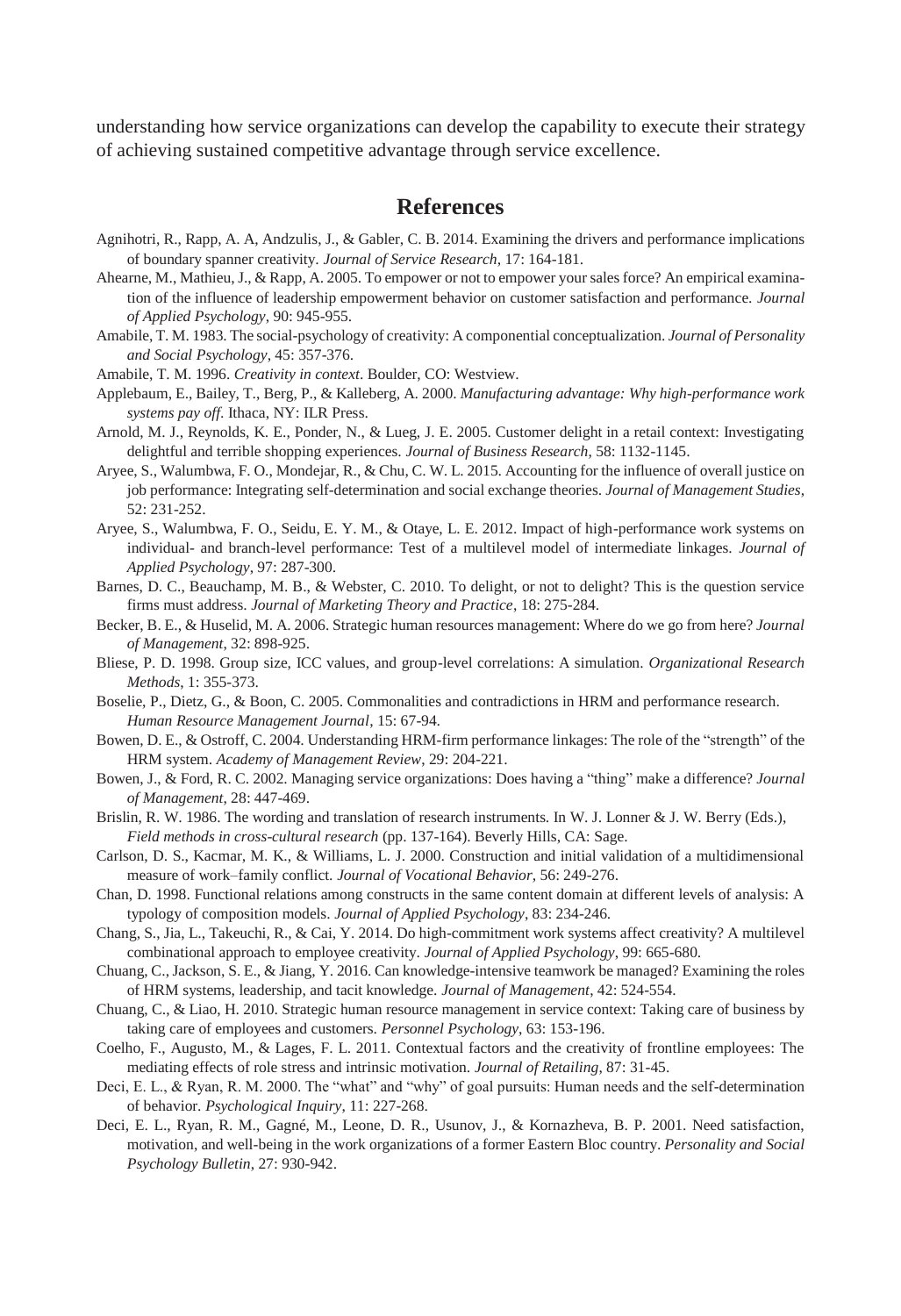DeVellis, R. F. 2003. *Scale development: Theory and applications* (2nd ed.). Newbury Park, CA: Sage.

- Dietz, J., Pugh, S. D., & Wiley, J. W. 2004. Service climate effects on customer attitudes: An examination of boundary conditions. *Academy of Management Journal*, 47: 81-92.
- Dong, Y. T., Liao, H., Chuang, A., Zhou, J., & Campbell, E. M. 2015. Fostering employee service creativity: Joint effects of customer empowering behaviors and supervisory empowering leadership. *Journal of Applied Psychology*, 100: 1364-1380.
- Fornell, C., Johnson, M. D., Anderson, E. W., Cha, J., & Bryant, B. E. 1996. The American customer satisfaction index: Nature, purpose, and findings. *Journal of Marketing*, 60: 7-18.
- Fornell, C., & Larcker, D. F. 1981. Structural equation models with unobservable variables and measurement error: Algebra and statistics. *Journal of Marketing Research*, 18: 382-388.
- Fox, J. 1980. Effect analysis in structural equation models. *Sociological Methods and Research*, 9: 3-28.
- Gagné, M., & Deci, E. L. 2005. Self-determination theory and work motivation. *Journal of Organizational Behavior*, 26: 331-362.
- Gardner, T. M., Wright, P. M., & Moynihan, L. M. 2011. The impact of motivation, empowerment, and skillenhancing practices on aggregate voluntary turnover: The mediating effect of collective affective commitment. *Personnel Psychology*, 64: 315-350.
- Gilson, L. L., Mathieu, J. E., Shalley, C. E., & Ruddy, T. M. 2005. Creativity and standardization: Complimentary or conflicting drivers of team effectiveness. *Academy of Management Journal*, 48: 521-531.
- Gilson, L. L., & Shalley, C. E. 2004. A little creativity goes a long way: An examination of team's engagement in the creative process. *Journal of Management*, 30: 453-470.
- Greguras, G. J., & Diefendorff, J. M. 2009. Different fits satisfy different needs: Linking person-environment fit to employee commitment and performance using self-determination theory. *Journal of Applied Psychology*, 94: 465-477.
- Gwinner, K. P., Bitner, M. J., Brown, S. W., & Kumar, A. 2005. Service customization through employee adaptiveness. *Journal of Service Research*, 8: 131-148.
- Hair, J. F., Anderson, R. E., Tatham, R. L., & Black, W. C. 1995. *Multivariate data analysis* (4th ed.). Englewood Cliff, NJ: Prentice Hall.
- Hong, Y., Liao, H., Hu, J., & Jiang, K. 2013. Missing link in the service chain: A meta-analytic review of the antecedents, consequences, and moderators of service climate. *Journal of Applied Psychology*, 98: 237-267.
- Hong, Y., Liao, H., Raub, S., & Han, J. H. 2016. What it takes to get proactive: An integrative multilevel model of the antecedents of personal initiative. *Journal of Applied Psychology*, 101: 687-701
- Hong, Y., Liao, H., Sturman, M. C., & Zhou, Y. 2014. Competing through customization: Using human resource management to create strategic capabilities. *Organizational Psychology Review*, 4: 124-147.
- Hox, J. J., Maas, C. J. M., & Brinkhuis, M. J. S. 2010. The effect of estimation method and sample size in multilevel structural equation modeling. *Statistica Neerlandica*, 64: 157-170.
- Huang, L., Krasikova, D. V., & Liu, D. 2016. I can do it, so can you: The role of leader creative self-efficacy in facilitating follower creativity. *Organizational Behavior and Human Decision Processes*, 132: 49-62.
- James, L. R., Demaree, R. G., & Wolf, G. 1984. Estimating within-group interrater reliability with and without response bias. *Journal of Applied Psychology*, 69: 85-98.
- Jiang, K., Chuang, C.-H., & Chiao, Y.-C. 2015. Developing collective customer knowledge and service climate: The interaction between service-oriented high-performance work systems and service leadership. *Journal of Applied Psychology*, 100: 1089-1106.
- Jiang, K., Lepak, D. P., Hu, J., & Baer, J. C. 2012. How does human resource management influence organizational outcomes? A meta-analytic investigation of mediating mechanisms. *Academy of Management Journal*, 55: 1264-1294.
- Kehoe, R. R., & Wright, P. M. 2013. The impact of high-performance human resource practices on employees' attitudes and behaviors. *Journal of Management*, 39: 366-391.
- LeBreton, J. M., & Senter, J. L. 2008. Answers to 20 questions about interrater reliability and interrater agreement. *Organizational Research Methods*, 11: 815-852.
- Lee, Y. T., Stettler, A., & Antonakis, J. 2011. Incremental validity and indirect effect of ethical development on work performance. *Personality and Individual Differences*, 50: 1110-1115.
- Lian, H., Ferris, D. L., & Brown, D. J. 2012. Does power distance exacerbate or mitigate the effects of abusive supervision? It depends on the outcome. *Journal of Applied Psychology*, 97: 107-123.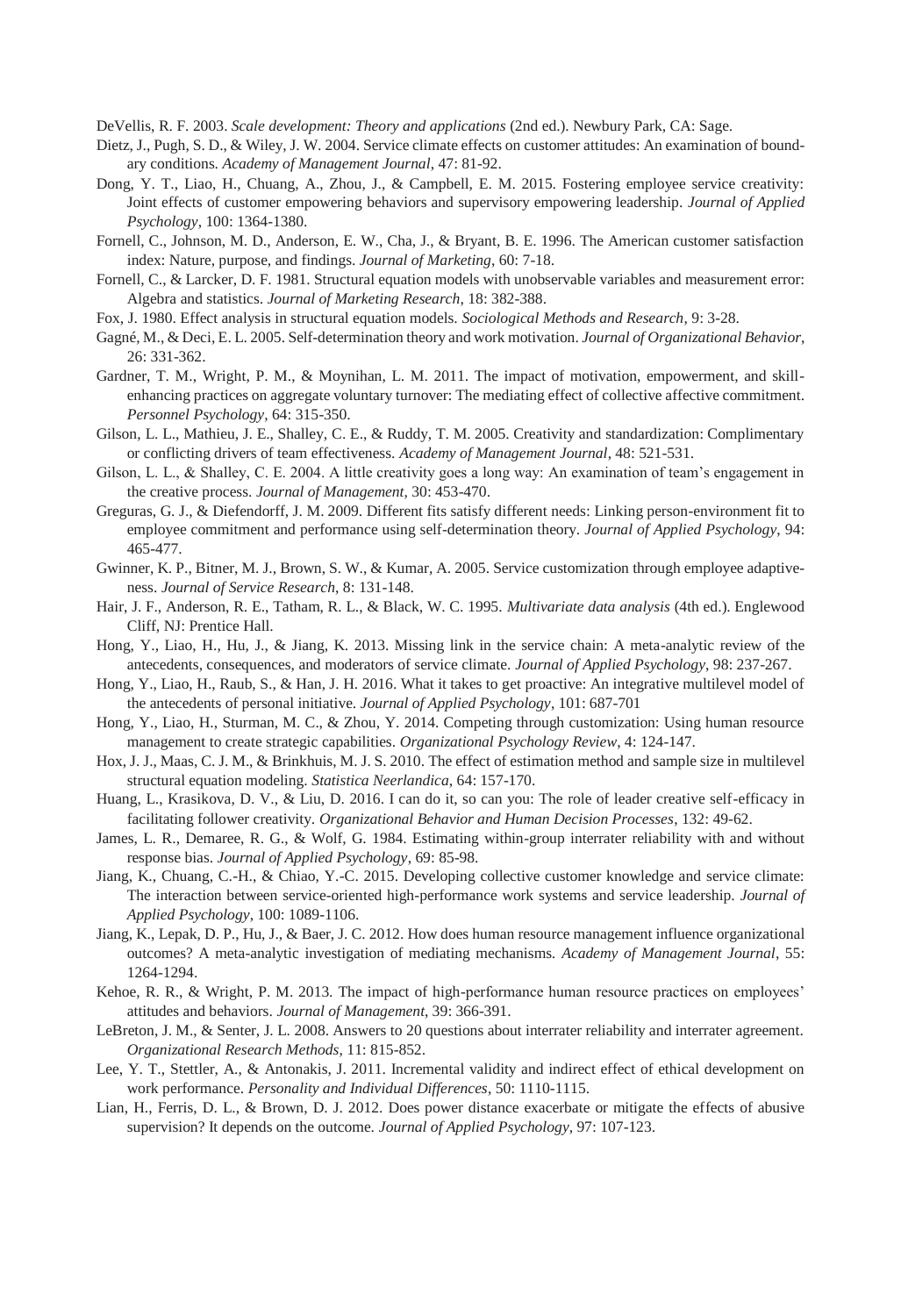- Liao, H., Toya, K., Lepak, D. P., & Hong, Y. 2009. Do they see eye to eye? Management and employee perspectives of high performance work systems and influence processes on service quality. *Journal of Applied Psychology*, 94: 371-391.
- Liu, D., Gong, Y., Zhou, J., & Huang, J. C. In press. Human resource systems, employee creativity, and firm innovation: The moderating role of firm ownership. *Academy of Management Journal*, doi:10.5465/amj.2015.0230.
- Lüdtke, O., Marsh, H. W., Robitzsch, A., Trautwein, U., Asparouhov, T., & Muthén, B. 2008. The multilevel latent covariate model: A new, more reliable approach to group-level effects in contextual studies. *Psychological Methods*, 13: 203-229.
- Madjar, N., & Ortiz-Walters, R. 2008. Customers as contributors and reliable evaluators of creativity in the service industry. *Journal of Organizational Behavior*, 29: 949-966.
- Mainemelis, C., & Ronson, S. 2006. Ideas are born in the fields of play: Towards a theory of play and creativity in organizational settings. *Research in Organizational Behavior*, 27: 81-131.
- Marescaux, E., Winne, S. D., & Sels, L. 2013. HR practices and HRM outcomes: The role of basic need satisfaction. *Personnel Review*, 42: 4-27.
- Martinaityte, I., & Sacramento, C. A. 2013. When creativity enhances sales effectiveness: The moderating role of leader-member exchange. *Journal of Organizational Behavior*, 34: 974-994.
- Maslow, A. 1954. *Motivation and personality*. New York, NY: Harper.
- Muthén, L. K., & Muthén, B. O. 1998-2011. *Mplus user's guide* (6th ed.). Los Angeles, CA: Muthén & Muthén.
- Nasser, F., & Wisenbaker, J. A. 2003. A Monte Carlo study investigating the impact of item parceling on measures of fit in confirmatory factor analysis. *Educational and Psychological Measurement*, 63: 729-757.
- Oliver, R. L. 1977. *Satisfaction: A behavioral perspective on the consumer*. New York, NY: McGraw-Hill.
- Pak, J., & Kim, S. In press. Team manager's implementation, high performance work systems intensity, and performance: A multilevel investigation. *Journal of Management*, doi:10.1177/0149206316646829.
- Perry-Smith, J. E. 2006. Social yet creative: The role of social relationships in facilitating individual creativity. *Academy of Management Journal*, 49: 85-101.
- Preacher, K. J., & Selig, J. P. 2012. Advantages of Monte Carlo confidence intervals for indirect effects. *Communication Methods and Measures*, 6: 77-98.
- Preacher, K. J., Zhang, Z., & Zyphur, M. J. 2011. Alternative methods for assessing mediation in multilevel data: The advantages of multilevel SEM. *Structural Equation Modeling*, 18: 161-182.
- Preacher, K. J., Zyphur, M. J., & Zhang, Z. 2010. A general multilevel SEM framework for assessing multilevel mediation. *Psychological Methods*, 15: 209-233.
- Raub, S., & Liao, H. 2012. Doing the right thing without being told: Joint effects of initiative climate and general self-efficacy on employee proactive customer service performance. *Journal of Applied Psychology*, 97: 651- 667.
- Ryan, R. M., & Deci, E. L. 2000. Self-determination theory and the facilitation of intrinsic motivation, social development, and well-being. *American Psychologist*, 55: 68-78.
- Schneider, B., & White, S. S. 2004. *Service quality: Research perspectives*. Thousand Oaks, CA: Sage.
- Selig, J. P., & Preacher, K. J. 2008. *Monte Carlo method for assessing mediation: An interactive tool for creating confidence intervals for indirect effects*. Retrieved from<http://quantpsy.org/>
- Shalley, C. E., & Gilson, L. L. 2004. What leaders need to know: A review of social and contextual factors that can foster or hinder creativity? *Leadership Quarterly*, 15: 33-53.
- Sheldon, K. M., Turban, D. B., Brown, K. G., Barrick, M. R., & Judge, T. A. 2003. Applying self-determination theory to organizational research. *Research in Personnel and Human Resources Management*, 22: 357-393.
- Slatten, T., Svensson, G., & Svaeri, S. 2011. Empowering leadership and the influence of a humorous work climate on service employees' creativity and innovative behaviour in frontline service jobs. *International Journal of Quality and Service Sciences*, 3: 267-284.
- Sun, L. Y., Aryee, S., & Law, K. S. 2007. High-performance human resource practices, citizenship behavior, and organizational performance: A relational perspective. *Academy of Management Journal*, 50: 558-577.
- Sung, S. Y., & Choi, J. M. 2012. Effects of team knowledge management on the creativity and financial performance of organizational teams. *Organizational Behavior and Human Decision Processes*, 118: 4-13.
- Takeuchi, R., Lepak, D. P., Wang, H., & Takeuchi, K. 2007. An empirical examination of the mechanisms mediating between high-performance work systems and the performance of Japanese organizations. *Journal of Applied Psychology*, 92: 1069-1083.